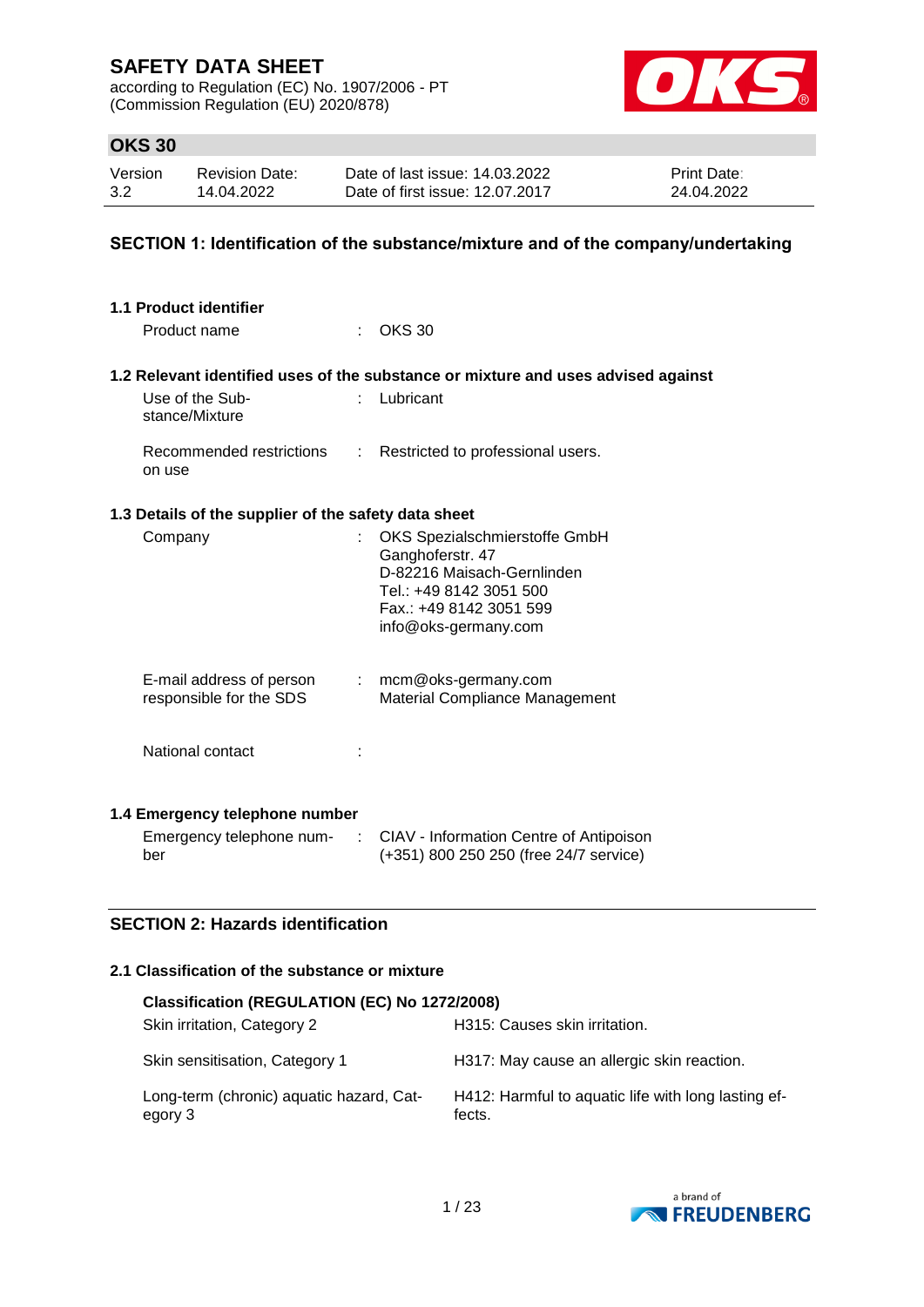according to Regulation (EC) No. 1907/2006 - PT (Commission Regulation (EU) 2020/878)



## **OKS 30**

| Version | Revision Date: | Date of last issue: 14.03.2022  | <b>Print Date:</b> |
|---------|----------------|---------------------------------|--------------------|
| 3.2     | 14.04.2022     | Date of first issue: 12.07.2017 | 24.04.2022         |

#### **2.2 Label elements**

| Labelling (REGULATION (EC) No 1272/2008)<br>Hazard pictograms |                                                                                                    |                                                                                                                                  |
|---------------------------------------------------------------|----------------------------------------------------------------------------------------------------|----------------------------------------------------------------------------------------------------------------------------------|
| Signal word                                                   | Warning                                                                                            |                                                                                                                                  |
| Hazard statements                                             | H <sub>315</sub><br>H317<br>H412                                                                   | Causes skin irritation.<br>May cause an allergic skin reaction.<br>Harmful to aquatic life with long lasting ef-<br>fects.       |
| Precautionary statements                                      | <b>Prevention:</b><br>P <sub>261</sub><br>P <sub>264</sub><br>P <sub>273</sub><br>P <sub>280</sub> | Avoid breathing vapours.<br>Wash skin thoroughly after handling.<br>Avoid release to the environment.<br>Wear protective gloves. |
|                                                               | <b>Response:</b>                                                                                   |                                                                                                                                  |
|                                                               | $P333 + P313$                                                                                      | If skin irritation or rash occurs: Get medical<br>advice/ attention.                                                             |
|                                                               | P362 + P364                                                                                        | Take off contaminated clothing and wash it<br>before reuse.                                                                      |

#### **Hazardous components which must be listed on the label:**

Molybdenum trioxide, reaction products with bis[O,O-bis(2-ethylhexyl)] hydrogen dithiophosphate

#### **2.3 Other hazards**

This substance/mixture contains no components considered to be either persistent, bioaccumulative and toxic (PBT), or very persistent and very bioaccumulative (vPvB) at levels of 0.1% or higher.

Ecological information: The substance/mixture does not contain components considered to have endocrine disrupting properties according to REACH Article 57(f) or Commission Delegated regulation (EU) 2017/2100 or Commission Regulation (EU) 2018/605 at levels of 0.1% or higher.

Toxicological information: The substance/mixture does not contain components considered to have endocrine disrupting properties according to REACH Article 57(f) or Commission Delegated regulation (EU) 2017/2100 or Commission Regulation (EU) 2018/605 at levels of 0.1% or higher.

## **SECTION 3: Composition/information on ingredients**

**3.2 Mixtures**

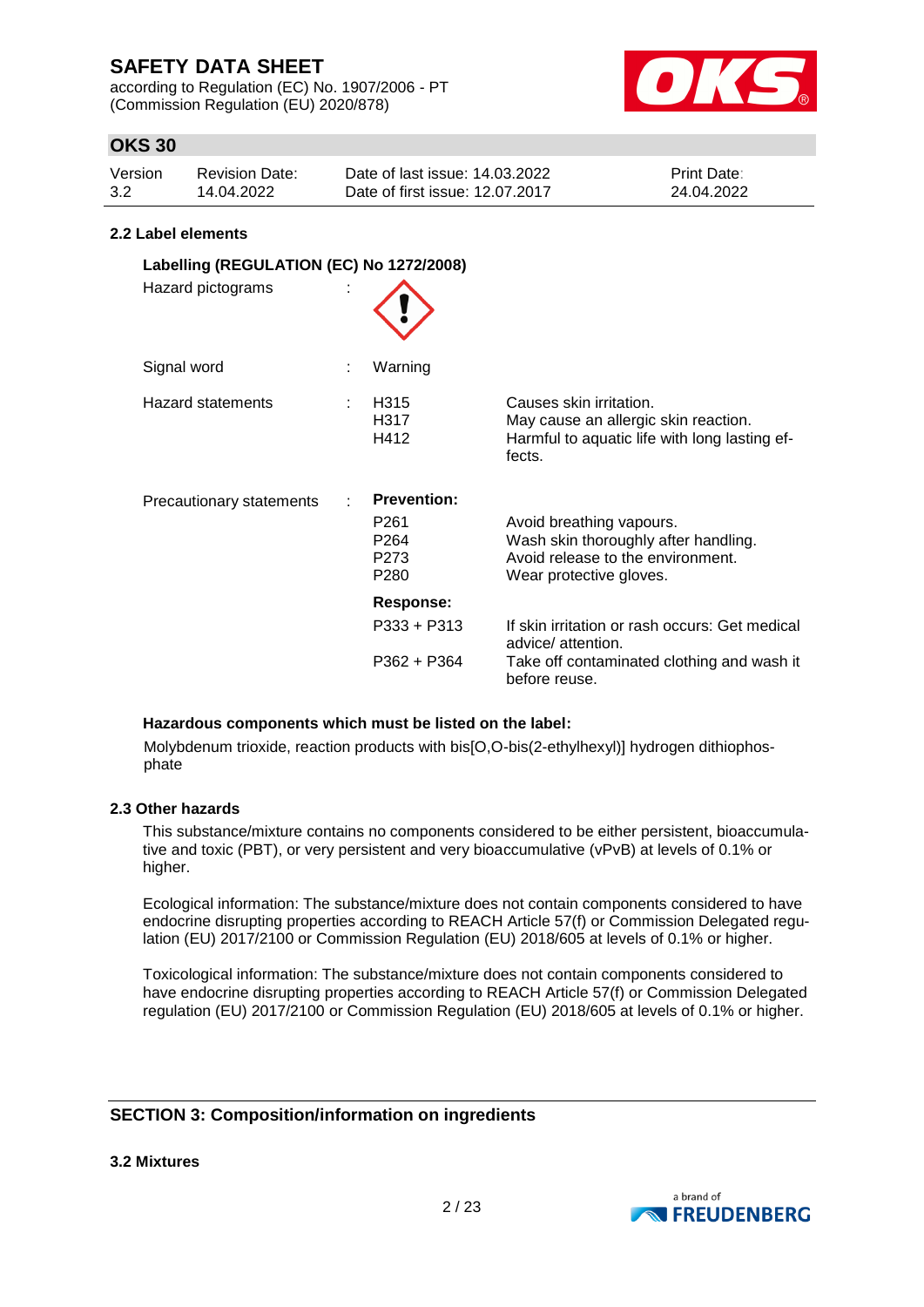according to Regulation (EC) No. 1907/2006 - PT (Commission Regulation (EU) 2020/878)



# **OKS 30**

| Version | Revision Date: | Date of last issue: 14.03.2022  | <b>Print Date:</b> |
|---------|----------------|---------------------------------|--------------------|
| 3.2     | 14.04.2022     | Date of first issue: 12.07.2017 | 24.04.2022         |

Chemical nature : Additive

### **Components**

| Chemical name                                                                                                | CAS-No.<br>EC-No.<br>Index-No.<br>Registration number                       | Classification                                                           | specific concen-<br>tration limit<br>M-Factor<br><b>Notes</b><br>Acute toxicity<br>estimate | Concentration<br>(% w/w) |
|--------------------------------------------------------------------------------------------------------------|-----------------------------------------------------------------------------|--------------------------------------------------------------------------|---------------------------------------------------------------------------------------------|--------------------------|
| Molybdenum trioxide,<br>reaction products with<br>bis[O,O-bis(2-<br>ethylhexyl)] hydrogen<br>dithiophosphate | 947-946-9<br>01-2120772600-59-<br><b>XXXX</b>                               | Skin Irrit.2; H315<br>Skin Sens.1B;<br>H317<br>Aquatic Chronic4;<br>H413 |                                                                                             | $>= 30 - 50$             |
| Amines, C11-14-<br>branched alkyl, mono-<br>hexyl and dihexyl<br>phosphates                                  | 80939-62-4<br>279-632-6<br>01-2119976322-36-<br><b>XXXX</b>                 | Skin Irrit.2; H315<br>Eye Irrit.2; H319<br>Aquatic Chronic2;<br>H411     |                                                                                             | $>= 2.5 - < 10$          |
| Substances with a workplace exposure limit :                                                                 |                                                                             |                                                                          |                                                                                             |                          |
| Distillates (petroleum),<br>hydrotreated heavy<br>naphthenic; Baseoil -<br>unspecified                       | 64742-52-5<br>265-155-0<br>649-465-00-7<br>01-2119467170-45-<br><b>XXXX</b> | Not classified                                                           | Note L                                                                                      | $>= 10 - 20$             |

For explanation of abbreviations see section 16.

## **SECTION 4: First aid measures**

#### **4.1 Description of first aid measures**

| If inhaled              | Remove person to fresh air. If signs/symptoms continue, get<br>medical attention.<br>Keep patient warm and at rest.<br>If unconscious, place in recovery position and seek medical<br>advice.<br>Keep respiratory tract clear.<br>If breathing is irregular or stopped, administer artificial respira-<br>tion. |
|-------------------------|-----------------------------------------------------------------------------------------------------------------------------------------------------------------------------------------------------------------------------------------------------------------------------------------------------------------|
| In case of skin contact | : Take off all contaminated clothing immediately.<br>Wash off immediately with soap and plenty of water.<br>Get medical attention immediately if irritation develops and<br>persists.<br>Wash clothing before reuse.<br>Thoroughly clean shoes before reuse.                                                    |

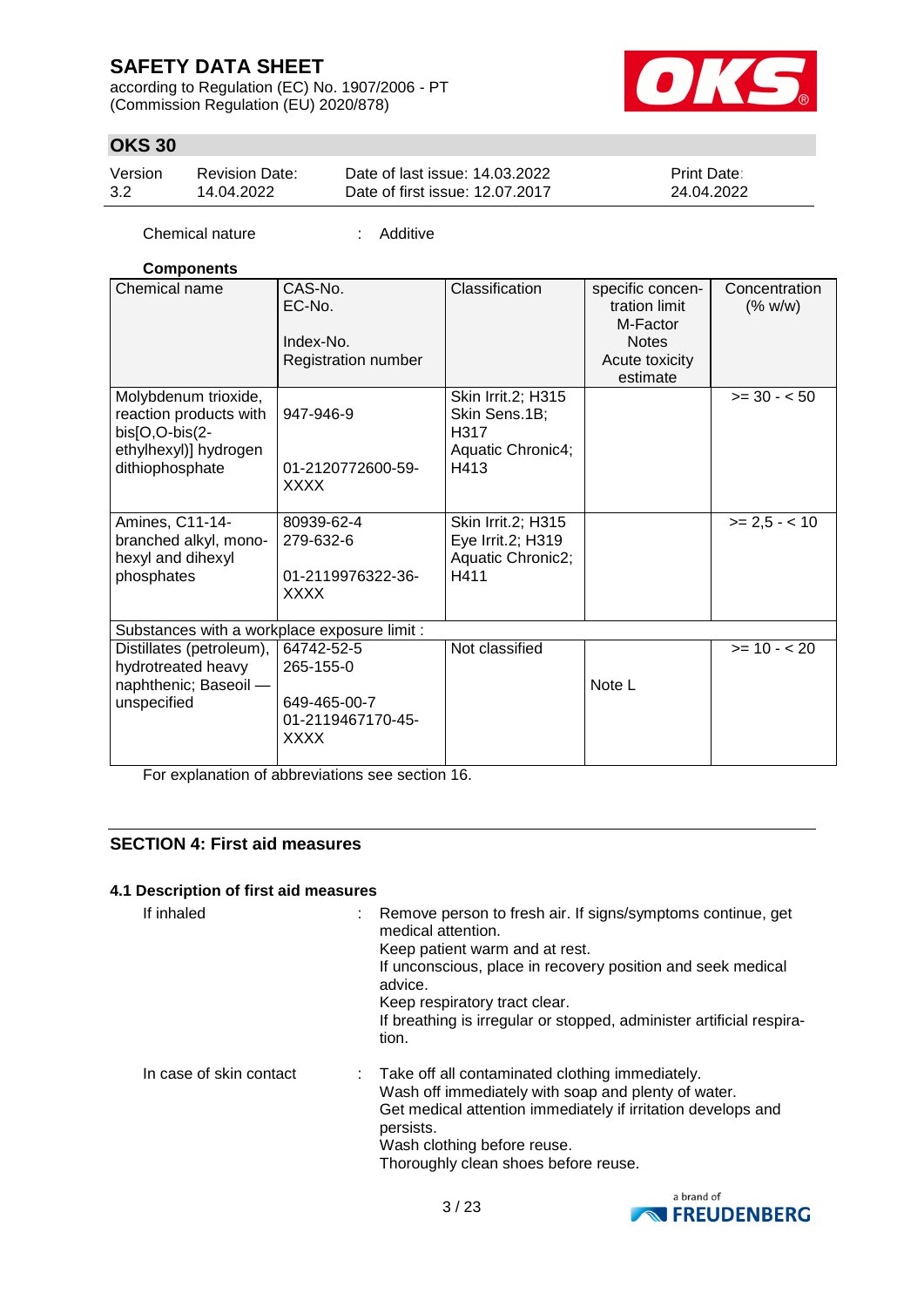according to Regulation (EC) No. 1907/2006 - PT (Commission Regulation (EU) 2020/878)



| Version<br>3.2 | <b>Revision Date:</b><br>14.04.2022     | Date of last issue: 14.03.2022<br>Date of first issue: 12.07.2017                                                                                                                                                                                        | Print Date:<br>24.04.2022 |
|----------------|-----------------------------------------|----------------------------------------------------------------------------------------------------------------------------------------------------------------------------------------------------------------------------------------------------------|---------------------------|
|                | In case of eye contact                  | : Rinse immediately with plenty of water, also under the eyelids,                                                                                                                                                                                        |                           |
|                |                                         | for at least 10 minutes.<br>If eye irritation persists, consult a specialist.                                                                                                                                                                            |                           |
|                | If swallowed                            | Move the victim to fresh air.<br>If unconscious, place in recovery position and seek medical<br>advice.<br>Keep respiratory tract clear.<br>Do NOT induce vomiting.<br>Rinse mouth with water.<br>Never give anything by mouth to an unconscious person. |                           |
|                |                                         | 4.2 Most important symptoms and effects, both acute and delayed                                                                                                                                                                                          |                           |
|                | Symptoms                                | Skin contact may provoke the following symptoms:<br>Erythema<br>Allergic appearance                                                                                                                                                                      |                           |
| <b>Risks</b>   |                                         | Causes skin irritation.<br>May cause an allergic skin reaction.                                                                                                                                                                                          |                           |
|                |                                         | 4.3 Indication of any immediate medical attention and special treatment needed                                                                                                                                                                           |                           |
|                | Treatment                               | The first aid procedure should be established in consultation<br>with the doctor responsible for industrial medicine.<br>Treat symptomatically.                                                                                                          |                           |
|                | <b>SECTION 5: Firefighting measures</b> |                                                                                                                                                                                                                                                          |                           |

| 5.1 Extinguishing media                                   |                                                                                                                                                                         |
|-----------------------------------------------------------|-------------------------------------------------------------------------------------------------------------------------------------------------------------------------|
| Suitable extinguishing media :                            | Use water spray, alcohol-resistant foam, dry chemical or car-<br>bon dioxide.                                                                                           |
| Unsuitable extinguishing<br>media                         | : High volume water jet                                                                                                                                                 |
| 5.2 Special hazards arising from the substance or mixture |                                                                                                                                                                         |
| Hazardous combustion prod- : Carbon oxides<br>ucts        | Nitrogen oxides (NOx)<br>Sulphur oxides<br>Oxides of phosphorus<br>Metal oxides                                                                                         |
| 5.3 Advice for firefighters                               |                                                                                                                                                                         |
| Special protective equipment :<br>for firefighters        | In the event of fire, wear self-contained breathing apparatus.<br>Use personal protective equipment. Exposure to decomposi-<br>tion products may be a hazard to health. |
| Further information                                       | Standard procedure for chemical fires.                                                                                                                                  |

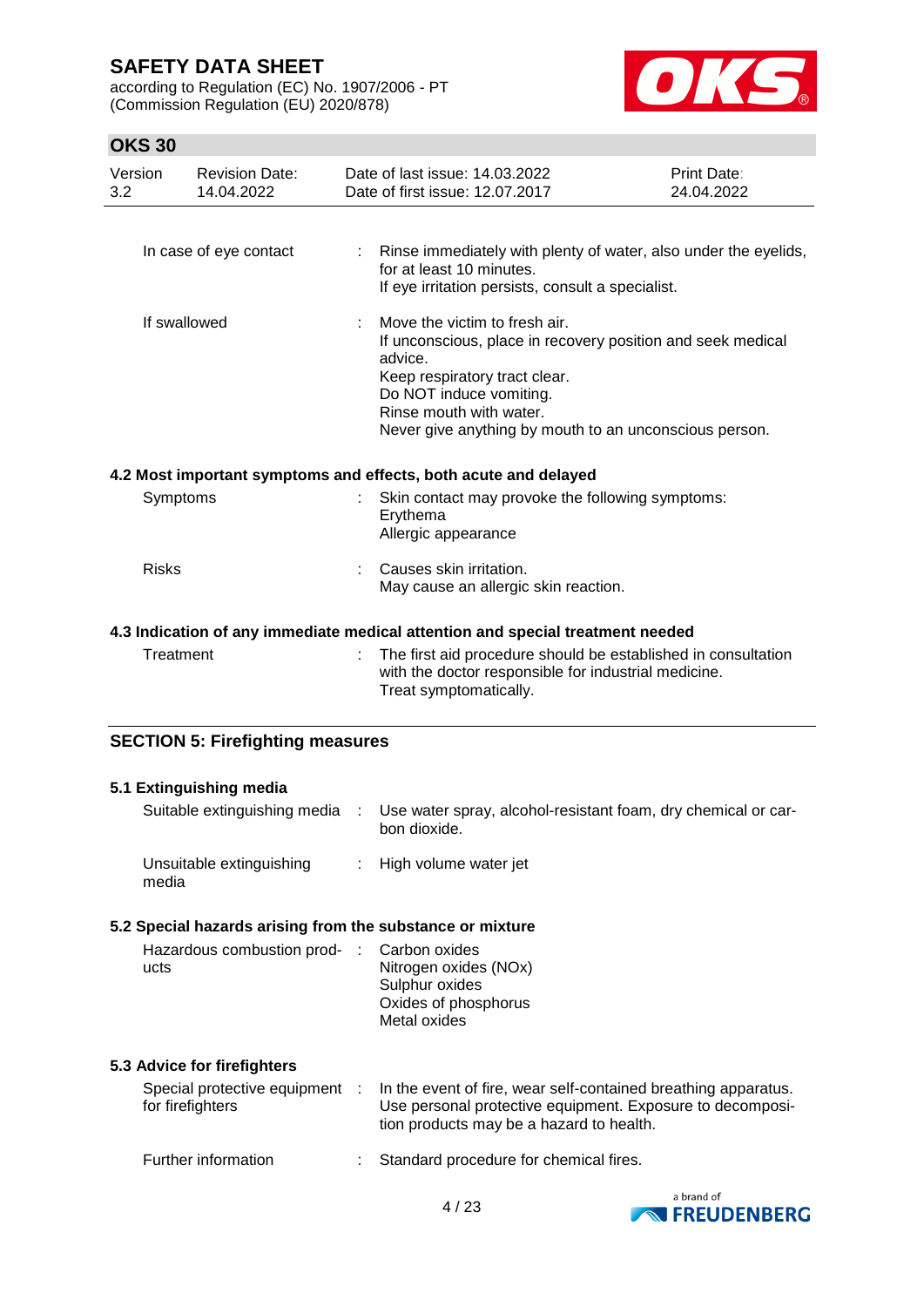according to Regulation (EC) No. 1907/2006 - PT (Commission Regulation (EU) 2020/878)



## **OKS 30**

| Version | Revision Date: | Date of last issue: 14.03.2022  | <b>Print Date:</b> |
|---------|----------------|---------------------------------|--------------------|
| 3.2     | 14.04.2022     | Date of first issue: 12.07.2017 | 24.04.2022         |

Collect contaminated fire extinguishing water separately. This must not be discharged into drains.

### **SECTION 6: Accidental release measures**

|                                                          |  | 6.1 Personal precautions, protective equipment and emergency procedures                                                                                                                                         |  |
|----------------------------------------------------------|--|-----------------------------------------------------------------------------------------------------------------------------------------------------------------------------------------------------------------|--|
| Personal precautions                                     |  | : Evacuate personnel to safe areas.<br>Use personal protective equipment.<br>Ensure adequate ventilation.<br>Do not breathe vapours or spray mist.<br>Refer to protective measures listed in sections 7 and 8.  |  |
| <b>6.2 Environmental precautions</b>                     |  |                                                                                                                                                                                                                 |  |
| Environmental precautions                                |  | : Do not allow contact with soil, surface or ground water.<br>Prevent further leakage or spillage if safe to do so.<br>If the product contaminates rivers and lakes or drains inform<br>respective authorities. |  |
| 6.3 Methods and material for containment and cleaning up |  |                                                                                                                                                                                                                 |  |

Methods for cleaning up : Contain spillage, and then collect with non-combustible absorbent material, (e.g. sand, earth, diatomaceous earth, vermiculite) and place in container for disposal according to local / national regulations (see section 13).

### **6.4 Reference to other sections**

For personal protection see section 8.

## **SECTION 7: Handling and storage**

### **7.1 Precautions for safe handling**

Advice on safe handling : Do not breathe vapours or spray mist. Avoid contact with skin and eyes. For personal protection see section 8. Persons with a history of skin sensitisation problems or asthma, allergies, chronic or recurrent respiratory disease should not be employed in any process in which this mixture is being used. Smoking, eating and drinking should be prohibited in the application area. Wash hands and face before breaks and immediately after handling the product. Do not get in eyes or mouth or on skin. Do not get on skin or clothing. Do not ingest. Do not repack. Do not re-use empty containers.

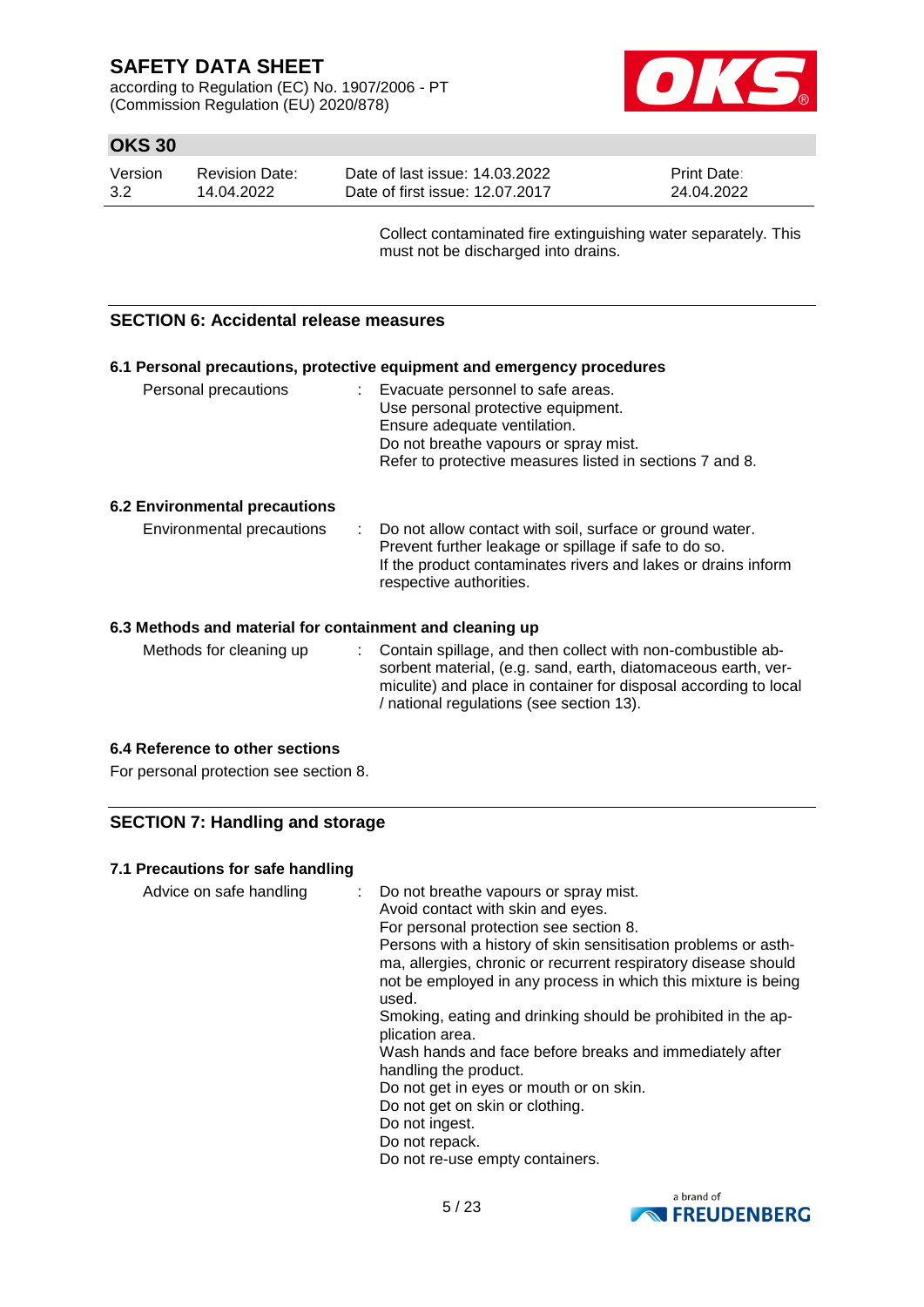according to Regulation (EC) No. 1907/2006 - PT (Commission Regulation (EU) 2020/878)



# **OKS 30**

| Version<br>3.2 | <b>Revision Date:</b><br>14.04.2022              |    | Date of last issue: 14.03.2022<br>Date of first issue: 12.07.2017                                                                                                                                                                                                                                                              | Print Date:<br>24.04.2022 |
|----------------|--------------------------------------------------|----|--------------------------------------------------------------------------------------------------------------------------------------------------------------------------------------------------------------------------------------------------------------------------------------------------------------------------------|---------------------------|
|                |                                                  |    | These safety instructions also apply to empty packaging which<br>may still contain product residues.<br>Keep container closed when not in use.                                                                                                                                                                                 |                           |
|                | Hygiene measures                                 |    | Wash face, hands and any exposed skin thoroughly after<br>handling.                                                                                                                                                                                                                                                            |                           |
|                |                                                  |    | 7.2 Conditions for safe storage, including any incompatibilities                                                                                                                                                                                                                                                               |                           |
|                | Requirements for storage<br>areas and containers | ÷. | Store in original container. Keep container closed when not in<br>use. Keep in a dry, cool and well-ventilated place. Containers<br>which are opened must be carefully resealed and kept upright<br>to prevent leakage. Store in accordance with the particular<br>national regulations. Keep in properly labelled containers. |                           |
|                | 7.3 Specific end use(s)<br>Specific use(s)       |    | Specific instructions for handling, not required.                                                                                                                                                                                                                                                                              |                           |
|                |                                                  |    |                                                                                                                                                                                                                                                                                                                                |                           |

## **SECTION 8: Exposure controls/personal protection**

### **8.1 Control parameters**

## **Occupational Exposure Limits**

| Components                                                                                    | CAS-No.                                                                     | Value type (Form<br>of exposure) | Control parameters | <b>Basis</b>                 |  |  |
|-----------------------------------------------------------------------------------------------|-----------------------------------------------------------------------------|----------------------------------|--------------------|------------------------------|--|--|
| Distillates (petrole-<br>um), hydrotreated<br>heavy naphthenic;<br>Baseoil - un-<br>specified | 64742-52-5                                                                  | VLE-MP (Inhala-<br>ble fraction) | $5 \text{ mg/m}$ 3 | PT OEL<br>$(2014 - 11 - 14)$ |  |  |
|                                                                                               | Further information: Substances that are not classified as carcinogenic for |                                  |                    |                              |  |  |
|                                                                                               | humans.                                                                     |                                  |                    |                              |  |  |

## **Derived No Effect Level (DNEL) according to Regulation (EC) No. 1907/2006:**

| Substance name                                                                                               | End Use        | Exposure routes | Potential health ef-<br>fects | Value                 |
|--------------------------------------------------------------------------------------------------------------|----------------|-----------------|-------------------------------|-----------------------|
| Molybdenum trioxide,<br>reaction products with<br>bis[O,O-bis(2-<br>ethylhexyl)] hydrogen<br>dithiophosphate | Workers        | Inhalation      | Long-term systemic<br>effects | 4,93 mg/m3            |
|                                                                                                              | <b>Workers</b> | Dermal          | Long-term systemic<br>effects | $1,4$ mg/kg<br>bw/day |
| Fatty acids, C18-<br>unsatd., diesters and<br>triesters with trime-<br>thylolpropane                         | <b>Workers</b> | Dermal          |                               | 833,3 mg/kg<br>bw/day |
|                                                                                                              | Workers        | Inhalation      |                               | 58,8 mg/m3            |
| Amines, C11-14-<br>branched alkyl, mon-                                                                      | Workers        | Inhalation      | Long-term systemic<br>effects | $0,2$ mg/m $3$        |

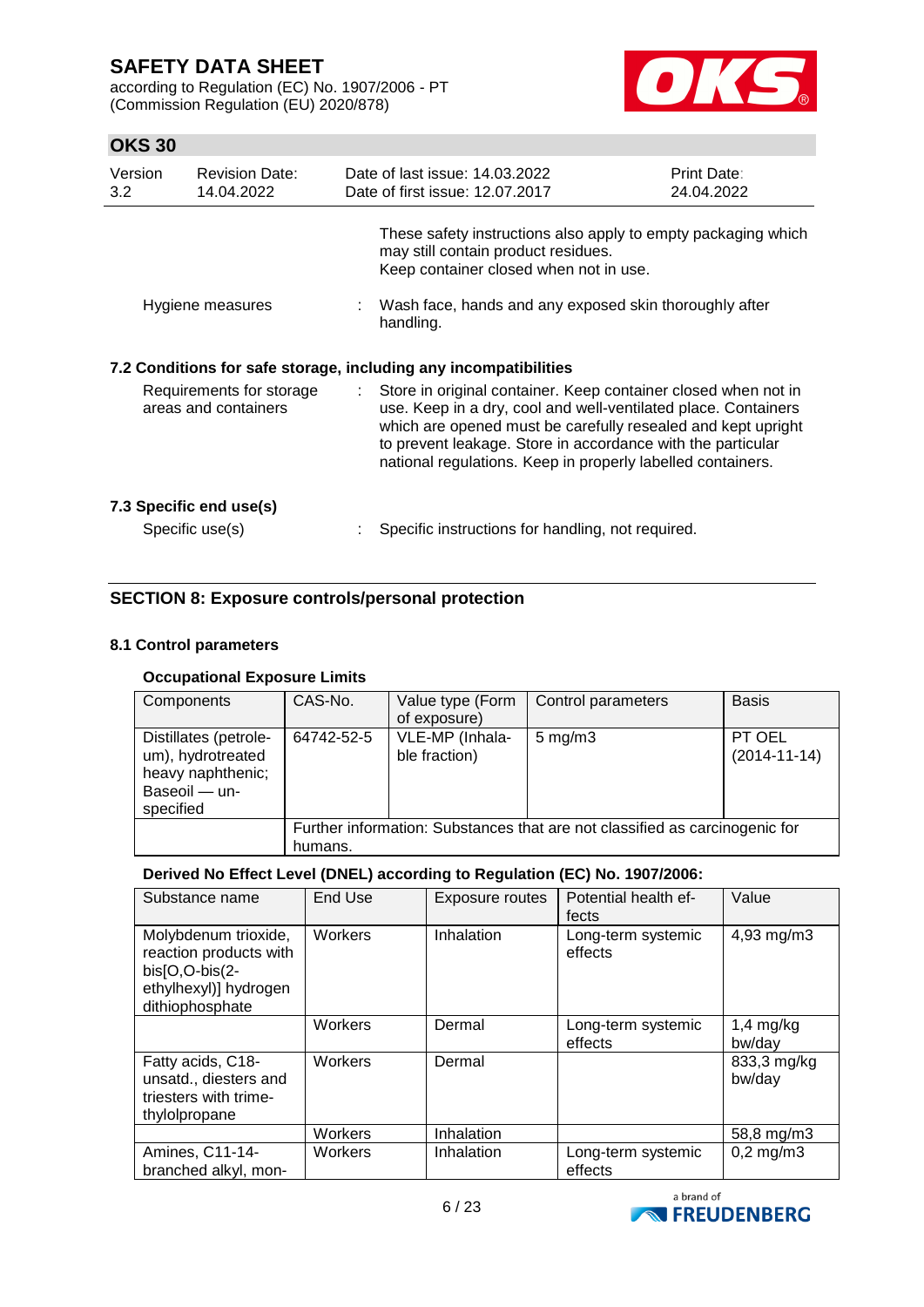according to Regulation (EC) No. 1907/2006 - PT (Commission Regulation (EU) 2020/878)



## **OKS 30**

| Version | Revision Date: | Date of last issue: 14.03.2022  | <b>Print Date:</b> |
|---------|----------------|---------------------------------|--------------------|
| 3.2     | 14.04.2022     | Date of first issue: 12.07.2017 | 24.04.2022         |

| ohexyl and dihexyl<br>phosphates |         |              |                               |              |
|----------------------------------|---------|--------------|-------------------------------|--------------|
|                                  | Workers | Skin contact | Long-term systemic<br>effects | $0,03$ mg/kg |
|                                  | Workers | Skin contact | Acute systemic ef-<br>fects   | $0,03$ mg/kg |

### **Predicted No Effect Concentration (PNEC) according to Regulation (EC) No. 1907/2006:**

| Substance name                                                          | <b>Environmental Compartment</b> | Value                |
|-------------------------------------------------------------------------|----------------------------------|----------------------|
| Amines, C11-14-branched alkyl,<br>monohexyl and dihexyl phos-<br>phates | Fresh water                      | $0,055 \text{ mg/l}$ |
|                                                                         | Intermittent use/release         | $0,01$ mg/l          |
|                                                                         | Marine water                     | $0,005$ mg/l         |
|                                                                         | Sewage treatment plant           | 1 $mg/l$             |
|                                                                         | Fresh water sediment             | 239,64 mg/kg         |
|                                                                         | Marine sediment                  | 23,96 mg/kg          |
|                                                                         | Soil                             | 47,76 mg/kg          |

### **8.2 Exposure controls**

### **Engineering measures**

Maintain air concentrations below occupational exposure standards.

## **Personal protective equipment**

| Eye protection                                                        |  | Safety glasses with side-shields                                                                                                                                                                                                                                                                                                            |  |  |
|-----------------------------------------------------------------------|--|---------------------------------------------------------------------------------------------------------------------------------------------------------------------------------------------------------------------------------------------------------------------------------------------------------------------------------------------|--|--|
| Hand protection<br>Material<br>Break through time<br>Protective index |  | Nitrile rubber<br>$:$ > 10 min<br>$\therefore$ Class 1                                                                                                                                                                                                                                                                                      |  |  |
| Remarks                                                               |  | Wear protective gloves. The break through time depends<br>amongst other things on the material, the thickness and the<br>type of glove and therefore has to be measured for each<br>case.<br>The selected protective gloves have to satisfy the specifica-<br>tions of Regulation (EU) 2016/425 and the standard EN 374<br>derived from it. |  |  |
| Respiratory protection                                                |  | Not required; except in case of aerosol formation.                                                                                                                                                                                                                                                                                          |  |  |
| Filter type                                                           |  | Filter type A-P                                                                                                                                                                                                                                                                                                                             |  |  |
| Protective measures                                                   |  | The type of protective equipment must be selected according<br>to the concentration and amount of the dangerous substance<br>at the specific workplace.<br>Choose body protection in relation to its type, to the concen-<br>tration and amount of dangerous substances, and to the spe-<br>cific work-place.                               |  |  |

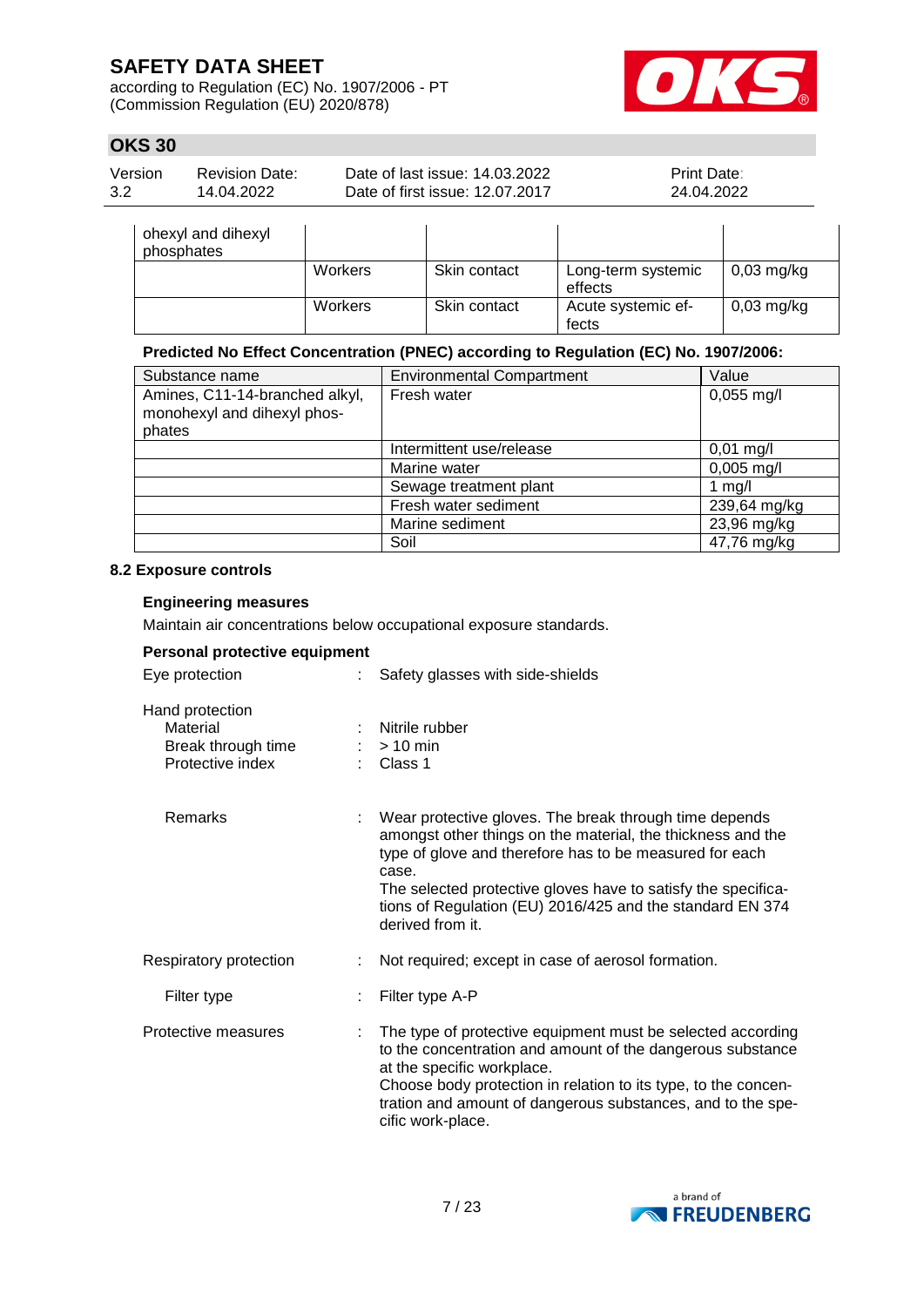according to Regulation (EC) No. 1907/2006 - PT (Commission Regulation (EU) 2020/878)



## **OKS 30**

| Version | <b>Revision Date:</b> | Date of last issue: 14.03.2022  | <b>Print Date:</b> |
|---------|-----------------------|---------------------------------|--------------------|
| 3.2     | 14.04.2022            | Date of first issue: 12.07.2017 | 24.04.2022         |

### **SECTION 9: Physical and chemical properties**

### **9.1 Information on basic physical and chemical properties**

| Physical state                                        |    | liquid                                                   |
|-------------------------------------------------------|----|----------------------------------------------------------|
| Colour                                                | t  | green                                                    |
| Odour                                                 | ÷  | characteristic                                           |
| <b>Odour Threshold</b>                                |    | No data available                                        |
|                                                       |    |                                                          |
| Melting point/range                                   | ÷  | No data available                                        |
| Boiling point/boiling range                           | ÷  | 224 °C (1.013 hPa)                                       |
| Flammability (solid, gas)                             | ÷  | Not applicable                                           |
| Upper explosion limit / Upper :<br>flammability limit |    | No data available                                        |
| Lower explosion limit / Lower<br>flammability limit   | ÷  | No data available                                        |
| Flash point                                           | t. | 184 °C<br>Method: ISO 2592                               |
| Auto-ignition temperature                             | ÷  | No data available                                        |
| Decomposition temperature                             | ÷  | No data available                                        |
| pH                                                    | ÷, | Not applicable<br>substance/mixture is non-polar/aprotic |
| Viscosity                                             |    |                                                          |
| Viscosity, dynamic                                    | ÷. | No data available                                        |
| Viscosity, kinematic                                  | ÷  | 115,6 mm2/s (40 °C)                                      |
| Solubility(ies)<br>Water solubility                   |    | immiscible                                               |
| Solubility in other solvents :                        |    | No data available                                        |
| Partition coefficient: n-<br>octanol/water            |    | No data available                                        |
| Vapour pressure                                       |    | 26,5 hPa (20 °C)                                         |

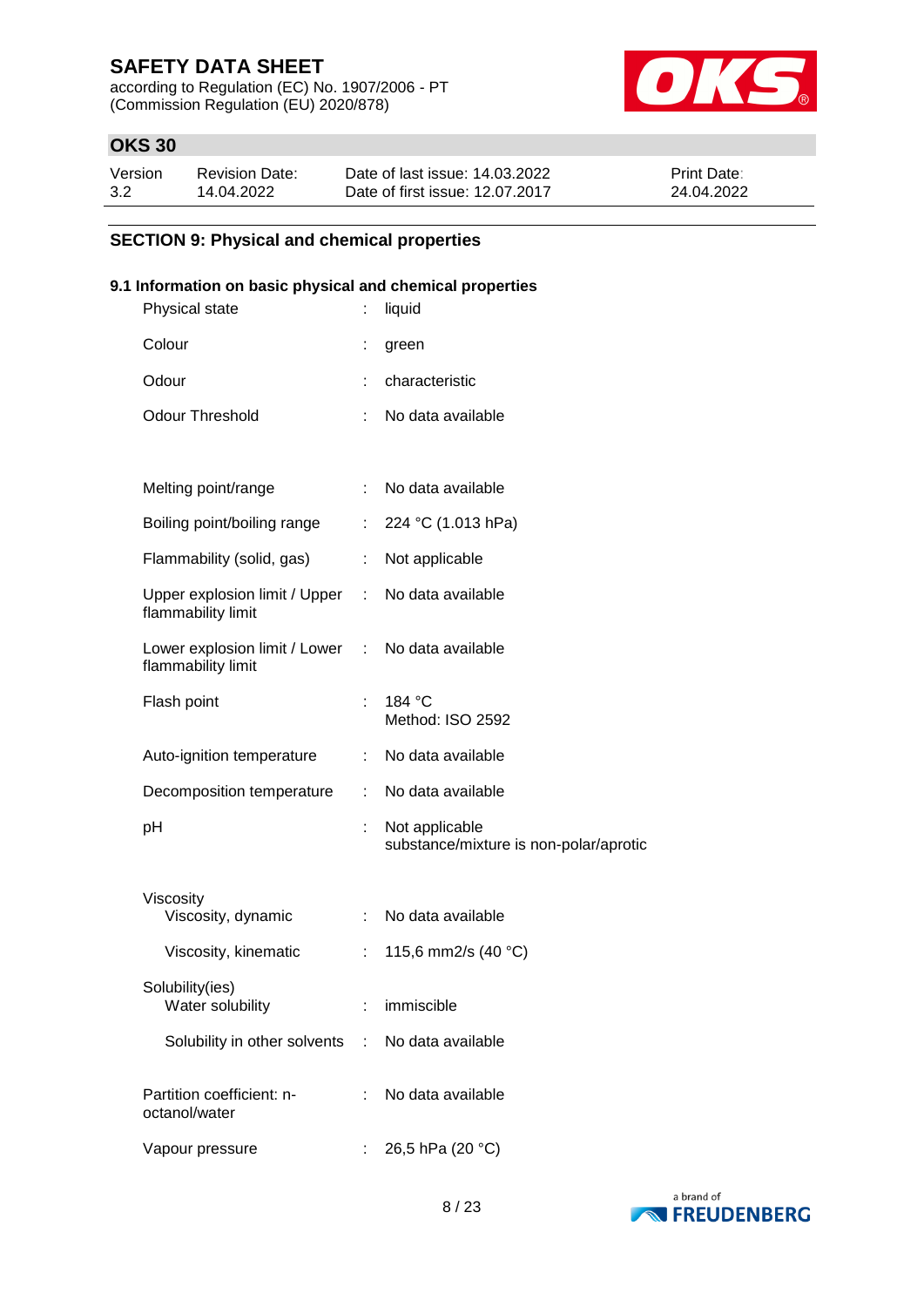according to Regulation (EC) No. 1907/2006 - PT (Commission Regulation (EU) 2020/878)



# **OKS 30**

| Version<br>3.2        | <b>Revision Date:</b><br>14.04.2022 |   | Date of last issue: 14.03.2022<br>Date of first issue: 12.07.2017          | Print Date:<br>24.04.2022 |
|-----------------------|-------------------------------------|---|----------------------------------------------------------------------------|---------------------------|
| Relative density      |                                     | ÷ | 1,0036 (20 $°C$ )<br>Reference substance: Water<br>The value is calculated |                           |
|                       | Density                             |   | $1,00$ g/cm3<br>(20 °C)                                                    |                           |
| <b>Bulk density</b>   |                                     | ÷ | No data available                                                          |                           |
|                       | Relative vapour density             |   | No data available                                                          |                           |
| 9.2 Other information |                                     |   |                                                                            |                           |
|                       | <b>Explosives</b>                   |   | Not explosive                                                              |                           |
|                       | Oxidizing properties                |   | No data available                                                          |                           |
| Self-ignition         |                                     |   | No data available                                                          |                           |
| Evaporation rate      |                                     | ÷ | No data available                                                          |                           |
| Sublimation point     |                                     |   | No data available                                                          |                           |
|                       |                                     |   |                                                                            |                           |

## **SECTION 10: Stability and reactivity**

#### **10.1 Reactivity**

No hazards to be specially mentioned.

#### **10.2 Chemical stability**

Stable under normal conditions.

### **10.3 Possibility of hazardous reactions**

Hazardous reactions : No dangerous reaction known under conditions of normal use.

## **10.4 Conditions to avoid**

Conditions to avoid : No conditions to be specially mentioned.

### **10.5 Incompatible materials**

Materials to avoid : No materials to be especially mentioned.

# **10.6 Hazardous decomposition products**

No decomposition if stored and applied as directed.

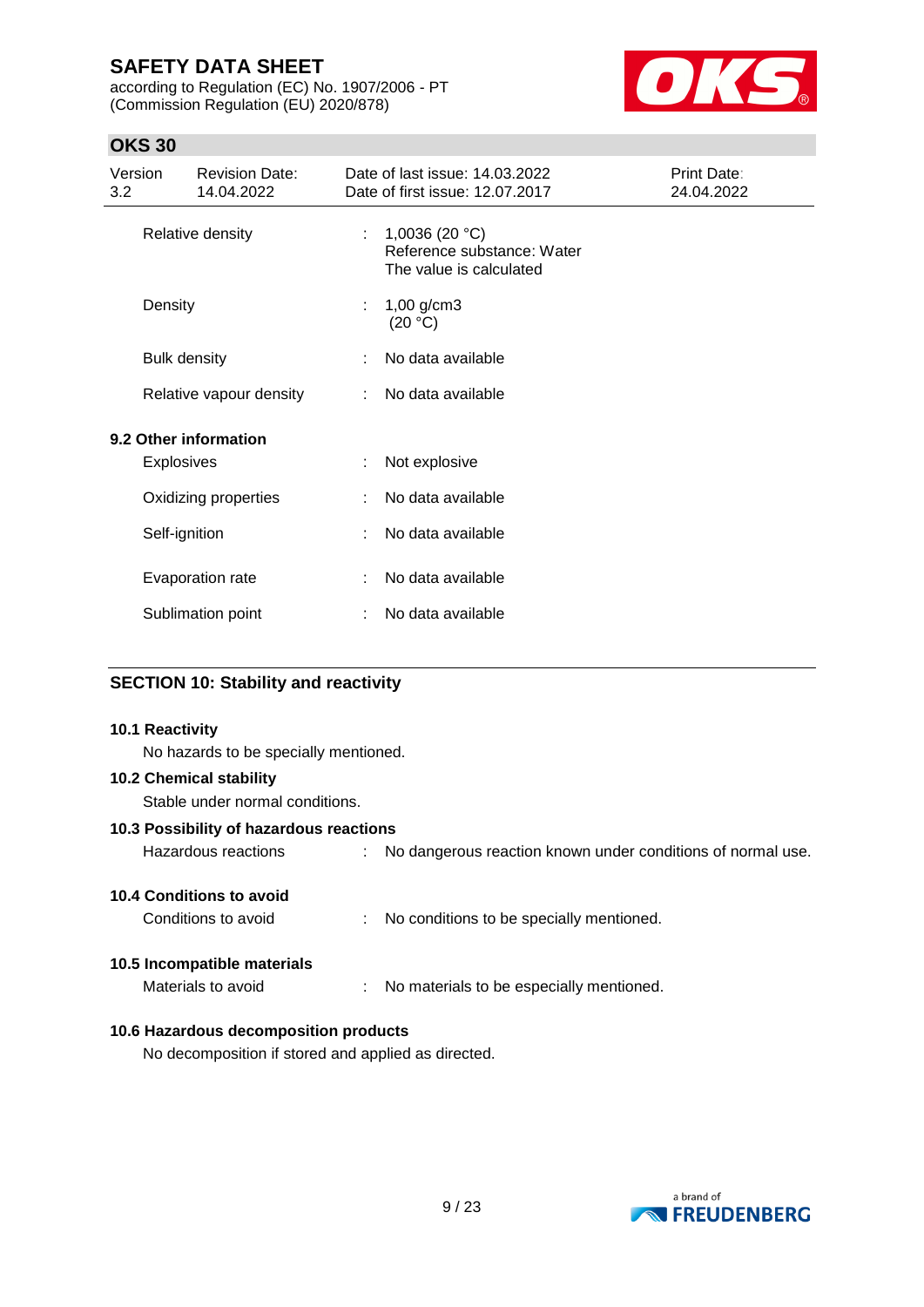according to Regulation (EC) No. 1907/2006 - PT (Commission Regulation (EU) 2020/878)



## **OKS 30**

| Version | Revision Date: | Date of last issue: 14.03.2022  | <b>Print Date:</b> |
|---------|----------------|---------------------------------|--------------------|
| 3.2     | 14.04.2022     | Date of first issue: 12.07.2017 | 24.04.2022         |

# **SECTION 11: Toxicological information**

### **11.1 Information on hazard classes as defined in Regulation (EC) No 1272/2008**

| <b>Acute toxicity</b>                               |                                                                                                                                                                                                               |
|-----------------------------------------------------|---------------------------------------------------------------------------------------------------------------------------------------------------------------------------------------------------------------|
| <b>Product:</b>                                     |                                                                                                                                                                                                               |
| Acute oral toxicity                                 | : Remarks: This information is not available.                                                                                                                                                                 |
| Acute inhalation toxicity                           | : Remarks: This information is not available.                                                                                                                                                                 |
| Acute dermal toxicity<br>$\mathcal{L}^{\text{max}}$ | Symptoms: Redness, Local irritation                                                                                                                                                                           |
| Components:                                         |                                                                                                                                                                                                               |
| phosphate:                                          | Molybdenum trioxide, reaction products with bis[O,O-bis(2-ethylhexyl)] hydrogen dithio-                                                                                                                       |
| Acute dermal toxicity                               | : Symptoms: Redness, Local irritation                                                                                                                                                                         |
|                                                     | Amines, C11-14-branched alkyl, monohexyl and dihexyl phosphates:                                                                                                                                              |
| Acute oral toxicity                                 | LD50 (Rat): $> 5.000$ mg/kg                                                                                                                                                                                   |
|                                                     | Method: OECD Test Guideline 401                                                                                                                                                                               |
| Acute dermal toxicity                               | : LD50 (Rat): $> 2.000$ mg/kg<br>Method: OECD Test Guideline 402<br>Assessment: The substance or mixture has no acute dermal<br>toxicity                                                                      |
|                                                     | Distillates (petroleum), hydrotreated heavy naphthenic; Baseoil — unspecified:                                                                                                                                |
| Acute oral toxicity                                 | LD50 (Rat): $> 5.000$ mg/kg<br>Method: OECD Test Guideline 401<br>GLP: yes                                                                                                                                    |
| Acute inhalation toxicity                           | : $LC50 (Rat) : > 5,53 mg/l$<br>Exposure time: 4 h<br>Test atmosphere: dust/mist<br>Method: OECD Test Guideline 403<br>GLP: yes<br>Assessment: The substance or mixture has no acute inhala-<br>tion toxicity |
| Acute dermal toxicity                               | LD50 (Rabbit): $> 5.000$ mg/kg<br>Method: OECD Test Guideline 402<br>GLP: yes                                                                                                                                 |
| <b>Skin corrosion/irritation</b>                    |                                                                                                                                                                                                               |
| Product:                                            |                                                                                                                                                                                                               |
| Remarks                                             | Irritating to skin.                                                                                                                                                                                           |

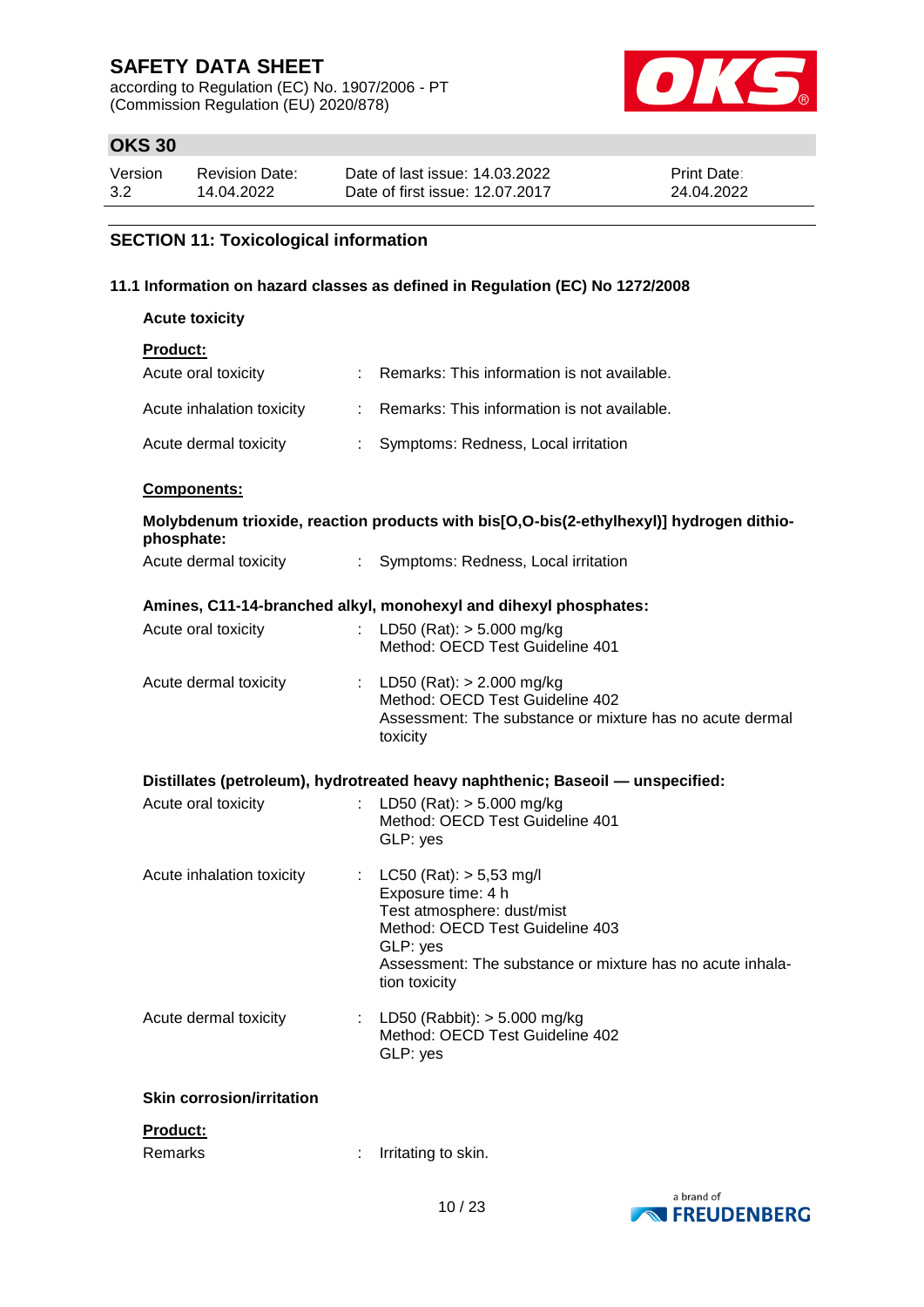according to Regulation (EC) No. 1907/2006 - PT (Commission Regulation (EU) 2020/878)



## **OKS 30**

| Version | Revision Date: | Date of last issue: 14.03.2022  | <b>Print Date:</b> |
|---------|----------------|---------------------------------|--------------------|
| 3.2     | 14.04.2022     | Date of first issue: 12.07.2017 | 24.04.2022         |

#### **Components:**

**Molybdenum trioxide, reaction products with bis[O,O-bis(2-ethylhexyl)] hydrogen dithiophosphate:**

| Assessment | : Irritating to skin. |
|------------|-----------------------|
| Result     | : Irritating to skin. |
|            |                       |

Remarks : Irritating to skin.

#### **Amines, C11-14-branched alkyl, monohexyl and dihexyl phosphates:**

| : Rabbit                  |
|---------------------------|
| $:$ Irritating to skin.   |
| : OECD Test Guideline 404 |
| $:$ Irritating to skin.   |
|                           |

#### **Distillates (petroleum), hydrotreated heavy naphthenic; Baseoil — unspecified:**

| <b>Species</b> | : Rabbit                         |  |
|----------------|----------------------------------|--|
| Assessment     | : No skin irritation             |  |
| Method         | : OECD Test Guideline 404        |  |
| Result         | $\therefore$ No skin irritation. |  |
|                |                                  |  |

#### **Serious eye damage/eye irritation**

#### **Product:**

| This information is not available.<br>Remarks |
|-----------------------------------------------|
|-----------------------------------------------|

#### **Components:**

#### **Molybdenum trioxide, reaction products with bis[O,O-bis(2-ethylhexyl)] hydrogen dithiophosphate:**

| Assessment | No eye irritation |
|------------|-------------------|
| Result     | No eye irritation |

#### **Amines, C11-14-branched alkyl, monohexyl and dihexyl phosphates:**

| <b>Species</b> | : Rabbit                  |
|----------------|---------------------------|
| Assessment     | $:$ Irritating to eyes.   |
| Method         | : OECD Test Guideline 405 |
| Result         | : Irritating to eyes.     |
|                |                           |

#### **Distillates (petroleum), hydrotreated heavy naphthenic; Baseoil — unspecified:**

| <b>Species</b> | : Rabbit                  |
|----------------|---------------------------|
| Assessment     | : No eye irritation       |
| Method         | : OECD Test Guideline 405 |
| Result         | : No eye irritation       |
| GLP            | : yes                     |

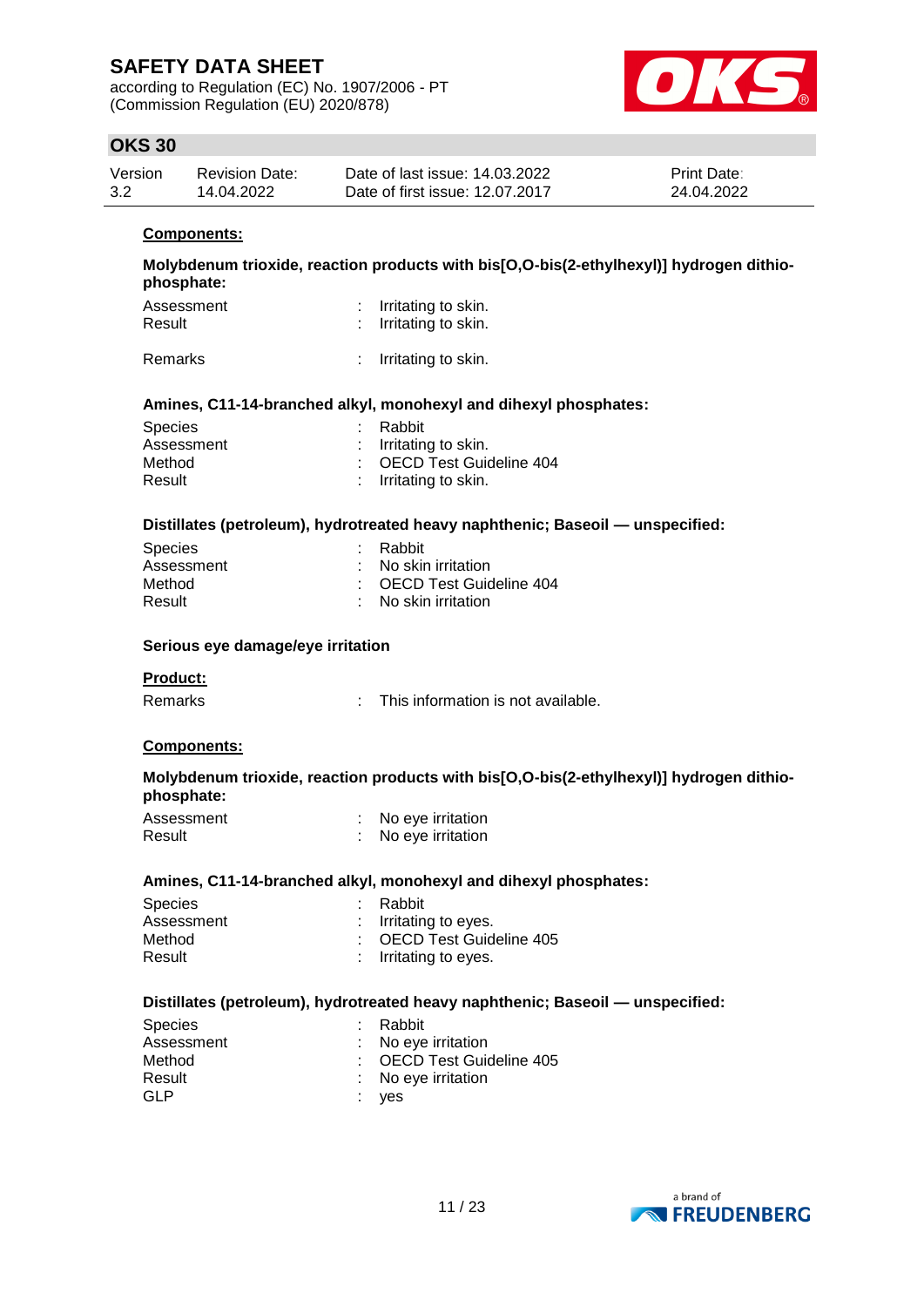according to Regulation (EC) No. 1907/2006 - PT (Commission Regulation (EU) 2020/878)



| Version<br>3.2 |                                          | <b>Revision Date:</b><br>14.04.2022 |  | Date of last issue: 14.03.2022<br>Date of first issue: 12.07.2017                                                                                                                                                       | Print Date:<br>24.04.2022 |  |
|----------------|------------------------------------------|-------------------------------------|--|-------------------------------------------------------------------------------------------------------------------------------------------------------------------------------------------------------------------------|---------------------------|--|
|                | <b>Respiratory or skin sensitisation</b> |                                     |  |                                                                                                                                                                                                                         |                           |  |
|                | Product:                                 |                                     |  |                                                                                                                                                                                                                         |                           |  |
|                | Remarks                                  |                                     |  | This information is not available.                                                                                                                                                                                      |                           |  |
|                |                                          | Components:                         |  |                                                                                                                                                                                                                         |                           |  |
|                | phosphate:                               |                                     |  | Molybdenum trioxide, reaction products with bis[O,O-bis(2-ethylhexyl)] hydrogen dithio-                                                                                                                                 |                           |  |
|                | Result                                   | Assessment                          |  | The product is a skin sensitiser, sub-category 1B.<br>The product is a skin sensitiser, sub-category 1B.                                                                                                                |                           |  |
|                |                                          |                                     |  | Amines, C11-14-branched alkyl, monohexyl and dihexyl phosphates:                                                                                                                                                        |                           |  |
|                | Species                                  |                                     |  | Guinea pig                                                                                                                                                                                                              |                           |  |
|                | Result                                   | Assessment                          |  | Did not cause sensitisation on laboratory animals.<br>Did not cause sensitisation on laboratory animals.                                                                                                                |                           |  |
|                |                                          |                                     |  | Distillates (petroleum), hydrotreated heavy naphthenic; Baseoil — unspecified:                                                                                                                                          |                           |  |
|                | <b>Species</b>                           |                                     |  | Guinea pig                                                                                                                                                                                                              |                           |  |
|                | Method                                   | Assessment                          |  | Does not cause skin sensitisation.<br><b>OECD Test Guideline 406</b>                                                                                                                                                    |                           |  |
|                | Result                                   |                                     |  | Does not cause skin sensitisation.                                                                                                                                                                                      |                           |  |
|                | <b>Product:</b>                          | <b>Germ cell mutagenicity</b>       |  |                                                                                                                                                                                                                         |                           |  |
|                |                                          | Genotoxicity in vitro               |  | : Remarks: No data available                                                                                                                                                                                            |                           |  |
|                |                                          | Genotoxicity in vivo                |  | Remarks: No data available                                                                                                                                                                                              |                           |  |
|                |                                          | <b>Components:</b>                  |  |                                                                                                                                                                                                                         |                           |  |
|                |                                          |                                     |  | Amines, C11-14-branched alkyl, monohexyl and dihexyl phosphates:                                                                                                                                                        |                           |  |
|                |                                          | Genotoxicity in vitro               |  | Test Type: Chromosome aberration test in vitro<br>Test system: Rodent cell line<br>Metabolic activation: with and without metabolic activation<br>Method: OECD Test Guideline 473<br>Result: negative                   |                           |  |
|                |                                          |                                     |  | Distillates (petroleum), hydrotreated heavy naphthenic; Baseoil — unspecified:                                                                                                                                          |                           |  |
|                |                                          | Genotoxicity in vitro               |  | Test Type: In vitro mammalian cell gene mutation test<br>Test system: Chinese hamster ovary cells<br>Metabolic activation: with and without metabolic activation<br>Method: OECD Test Guideline 473<br>Result: negative |                           |  |
|                |                                          | Genotoxicity in vivo                |  | Test Type: Micronucleus test<br>Species: Mouse<br>Cell type: Bone marrow                                                                                                                                                |                           |  |
|                |                                          |                                     |  |                                                                                                                                                                                                                         | hrand of                  |  |

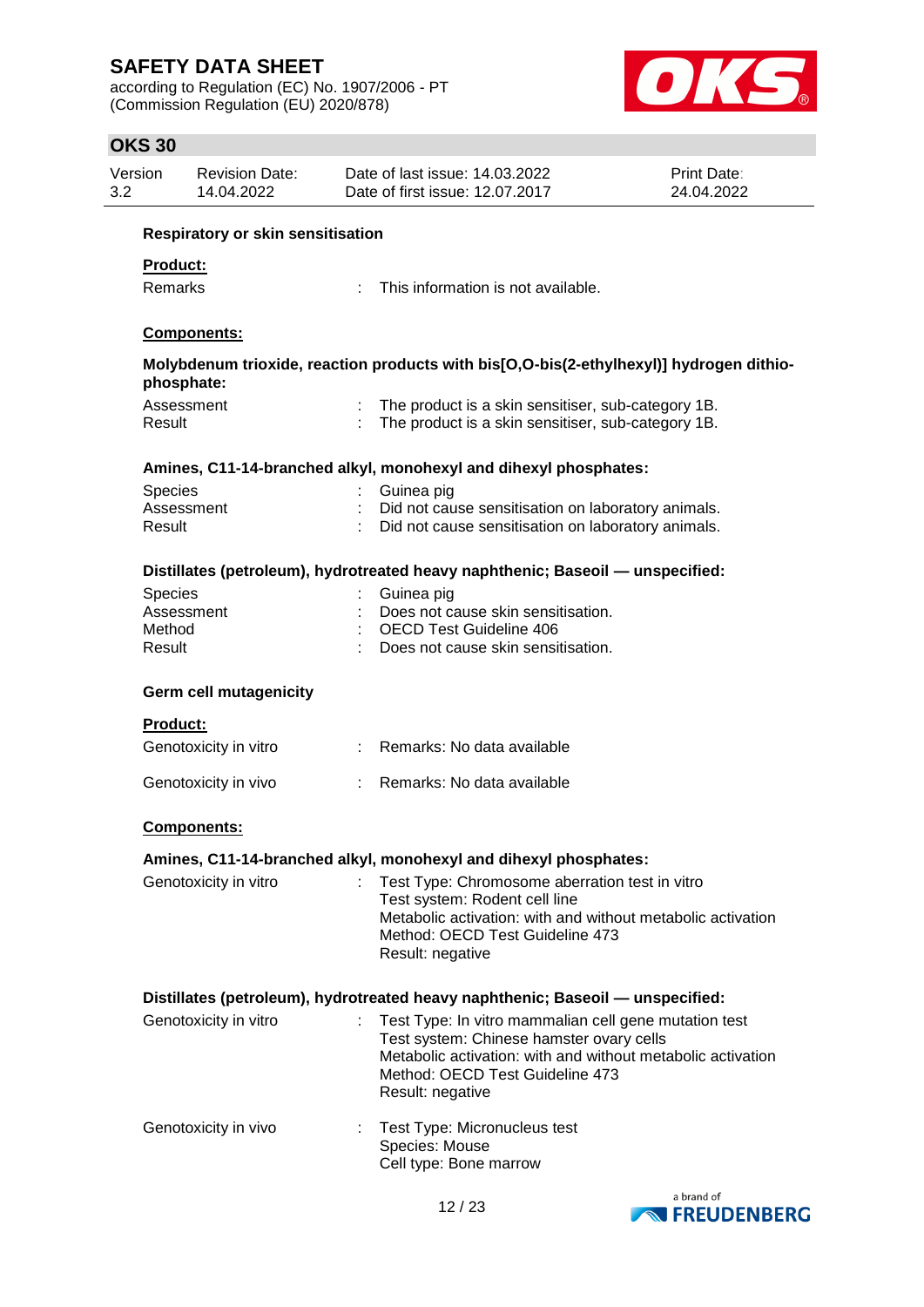according to Regulation (EC) No. 1907/2006 - PT (Commission Regulation (EU) 2020/878)



| Version<br>3.2                                                                 | <b>Revision Date:</b><br>14.04.2022    |    | Date of last issue: 14.03.2022<br>Date of first issue: 12.07.2017                                                                                                                                                                                                              | Print Date:<br>24.04.2022 |
|--------------------------------------------------------------------------------|----------------------------------------|----|--------------------------------------------------------------------------------------------------------------------------------------------------------------------------------------------------------------------------------------------------------------------------------|---------------------------|
|                                                                                |                                        |    | Application Route: Intraperitoneal injection<br>Method: OECD Test Guideline 474<br>Result: negative                                                                                                                                                                            |                           |
|                                                                                | Germ cell mutagenicity-As-<br>sessment | ÷  | Tests on bacterial or mammalian cell cultures did not show<br>mutagenic effects.                                                                                                                                                                                               |                           |
|                                                                                | Carcinogenicity                        |    |                                                                                                                                                                                                                                                                                |                           |
|                                                                                | Product:                               |    |                                                                                                                                                                                                                                                                                |                           |
|                                                                                | Remarks                                |    | No data available                                                                                                                                                                                                                                                              |                           |
|                                                                                | Components:                            |    |                                                                                                                                                                                                                                                                                |                           |
|                                                                                |                                        |    | Distillates (petroleum), hydrotreated heavy naphthenic; Baseoil — unspecified:                                                                                                                                                                                                 |                           |
|                                                                                | Carcinogenicity - Assess-<br>ment      | ÷. | Not classifiable as a human carcinogen.                                                                                                                                                                                                                                        |                           |
|                                                                                | <b>Reproductive toxicity</b>           |    |                                                                                                                                                                                                                                                                                |                           |
|                                                                                | <b>Product:</b>                        |    |                                                                                                                                                                                                                                                                                |                           |
|                                                                                | Effects on fertility                   |    | : Remarks: No data available                                                                                                                                                                                                                                                   |                           |
|                                                                                | Effects on foetal develop-<br>ment     |    | : Remarks: No data available                                                                                                                                                                                                                                                   |                           |
|                                                                                | Components:                            |    |                                                                                                                                                                                                                                                                                |                           |
|                                                                                |                                        |    | Amines, C11-14-branched alkyl, monohexyl and dihexyl phosphates:                                                                                                                                                                                                               |                           |
|                                                                                | Effects on foetal develop-<br>ment     | t. | Species: Rat<br><b>Application Route: Oral</b><br>Method: OECD Test Guideline 422                                                                                                                                                                                              |                           |
|                                                                                |                                        |    | Result: No effects on fertility and early embryonic develop-<br>ment were detected.                                                                                                                                                                                            |                           |
|                                                                                | Reproductive toxicity - As-            | ÷. | - Fertility -                                                                                                                                                                                                                                                                  |                           |
|                                                                                | sessment                               |    | No toxicity to reproduction                                                                                                                                                                                                                                                    |                           |
| Distillates (petroleum), hydrotreated heavy naphthenic; Baseoil - unspecified: |                                        |    |                                                                                                                                                                                                                                                                                |                           |
|                                                                                | Effects on foetal develop-<br>ment     |    | Species: Rat<br>Application Route: Dermal<br>General Toxicity Maternal: LOAEL: 125 mg/kg body weight                                                                                                                                                                           |                           |
|                                                                                |                                        |    | Teratogenicity: NOAEL: >= 2.000 mg/kg body weight<br>Developmental Toxicity: NOAEL: >= 2.000 mg/kg body weight<br>Embryo-foetal toxicity: NOAEL: >= 2.000 mg/kg body weight<br>Method: OECD Test Guideline 414<br>Result: No effects on fertility and early embryonic develop- |                           |
|                                                                                |                                        |    | ment were detected.                                                                                                                                                                                                                                                            |                           |

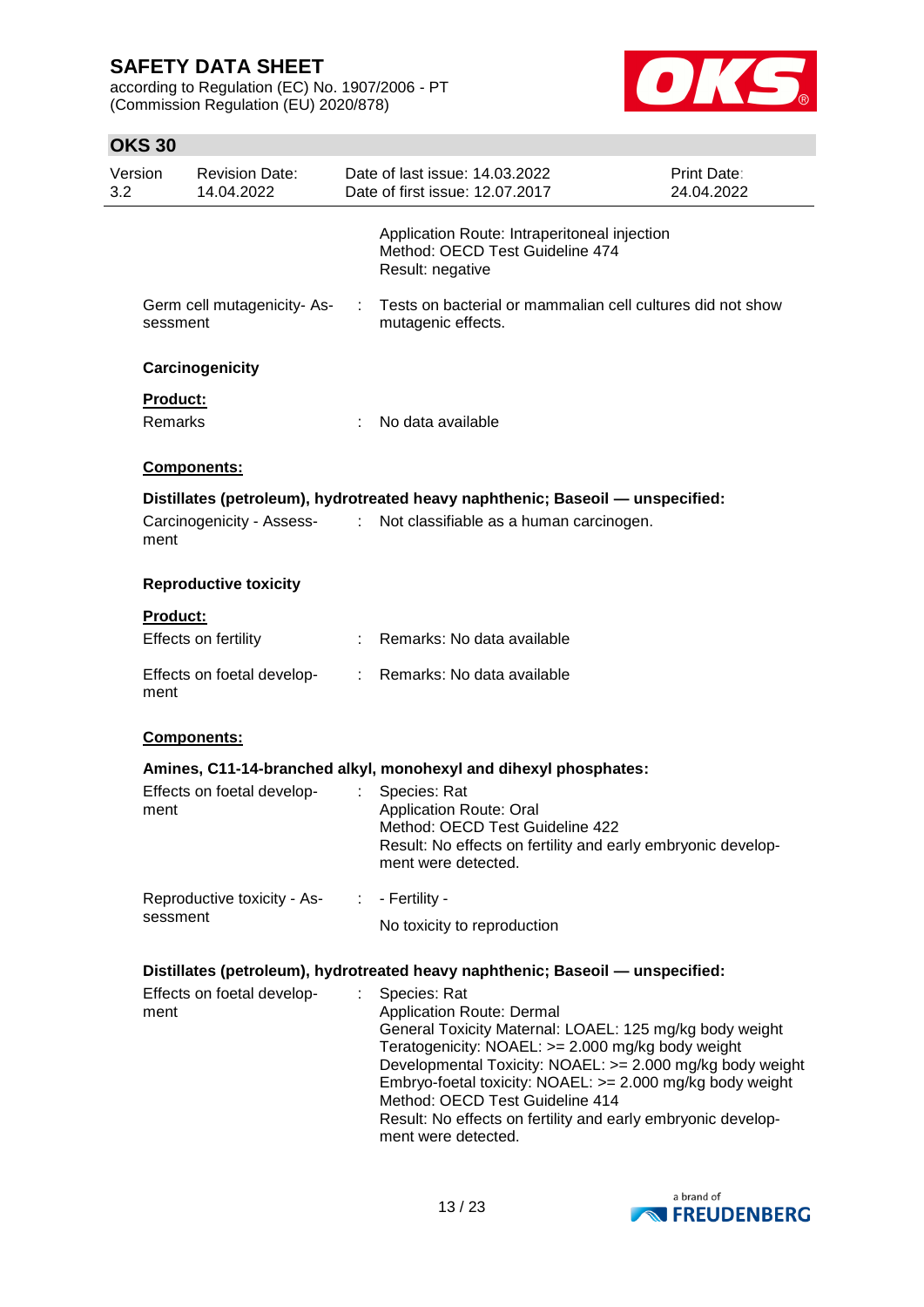according to Regulation (EC) No. 1907/2006 - PT (Commission Regulation (EU) 2020/878)



| Version<br>3.2                                                                 | <b>Revision Date:</b><br>14.04.2022 |    | Date of last issue: 14.03.2022<br>Date of first issue: 12.07.2017                                   | Print Date:<br>24.04.2022 |
|--------------------------------------------------------------------------------|-------------------------------------|----|-----------------------------------------------------------------------------------------------------|---------------------------|
|                                                                                | Reproductive toxicity - As-         | ÷. | - Fertility -                                                                                       |                           |
|                                                                                | sessment                            |    | No toxicity to reproduction<br>- Teratogenicity -                                                   |                           |
|                                                                                |                                     |    | No toxicity to reproduction                                                                         |                           |
|                                                                                | <b>STOT - single exposure</b>       |    |                                                                                                     |                           |
|                                                                                | <b>Components:</b>                  |    |                                                                                                     |                           |
|                                                                                |                                     |    | Amines, C11-14-branched alkyl, monohexyl and dihexyl phosphates:                                    |                           |
|                                                                                | Assessment                          |    | The substance or mixture is not classified as specific target<br>organ toxicant, single exposure.   |                           |
|                                                                                |                                     |    | Distillates (petroleum), hydrotreated heavy naphthenic; Baseoil - unspecified:                      |                           |
|                                                                                | Assessment                          |    | The substance or mixture is not classified as specific target<br>organ toxicant, single exposure.   |                           |
|                                                                                | <b>STOT - repeated exposure</b>     |    |                                                                                                     |                           |
|                                                                                | Components:                         |    |                                                                                                     |                           |
| Amines, C11-14-branched alkyl, monohexyl and dihexyl phosphates:               |                                     |    |                                                                                                     |                           |
|                                                                                | Assessment                          |    | The substance or mixture is not classified as specific target<br>organ toxicant, repeated exposure. |                           |
| Distillates (petroleum), hydrotreated heavy naphthenic; Baseoil - unspecified: |                                     |    |                                                                                                     |                           |
|                                                                                | Assessment                          |    | The substance or mixture is not classified as specific target<br>organ toxicant, repeated exposure. |                           |
|                                                                                | <b>Repeated dose toxicity</b>       |    |                                                                                                     |                           |
| Product:                                                                       |                                     |    |                                                                                                     |                           |
| Remarks                                                                        |                                     |    | This information is not available.                                                                  |                           |
|                                                                                | Components:                         |    |                                                                                                     |                           |
|                                                                                |                                     |    | Amines, C11-14-branched alkyl, monohexyl and dihexyl phosphates:                                    |                           |
| <b>Species</b>                                                                 |                                     |    | Rat                                                                                                 |                           |
| <b>LOAEL</b>                                                                   | <b>Application Route</b>            |    | 10 mg/kg<br>Oral                                                                                    |                           |
| Method                                                                         |                                     |    | <b>OECD Test Guideline 422</b>                                                                      |                           |
|                                                                                | <b>Aspiration toxicity</b>          |    |                                                                                                     |                           |
| <b>Product:</b>                                                                | This information is not available.  |    |                                                                                                     |                           |

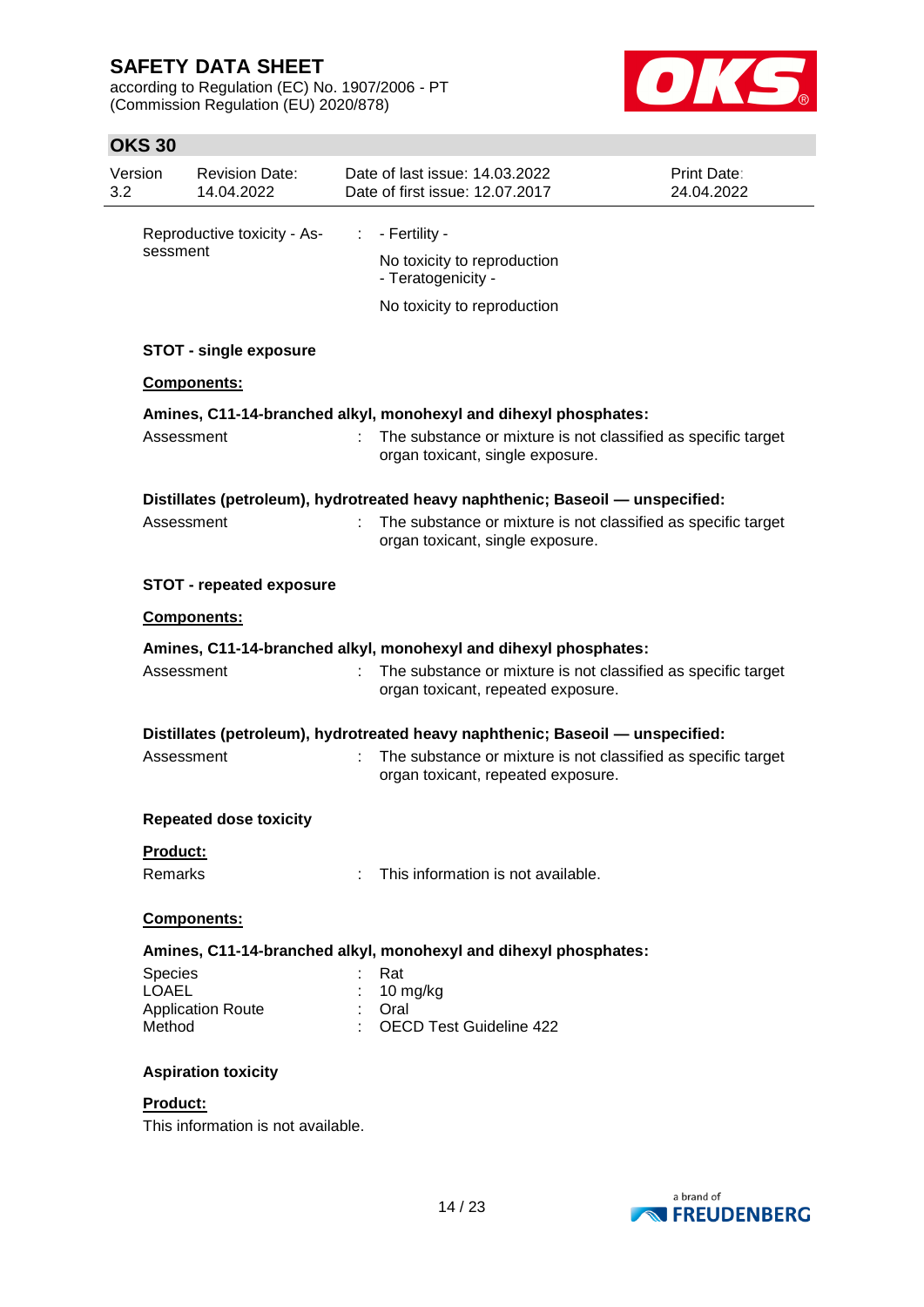according to Regulation (EC) No. 1907/2006 - PT (Commission Regulation (EU) 2020/878)



## **OKS 30**

| Version | <b>Revision Date:</b> | Date of last issue: 14.03.2022  | <b>Print Date:</b> |
|---------|-----------------------|---------------------------------|--------------------|
| 3.2     | 14.04.2022            | Date of first issue: 12.07.2017 | 24.04.2022         |

#### **Components:**

**Amines, C11-14-branched alkyl, monohexyl and dihexyl phosphates:**

No aspiration toxicity classification

**Distillates (petroleum), hydrotreated heavy naphthenic; Baseoil — unspecified:** No aspiration toxicity classification

#### **11.2 Information on other hazards**

### **Endocrine disrupting properties**

| <u>Product:</u>            |                                                                                                                                                                                                                                                                             |
|----------------------------|-----------------------------------------------------------------------------------------------------------------------------------------------------------------------------------------------------------------------------------------------------------------------------|
| Assessment                 | : The substance/mixture does not contain components consid-<br>ered to have endocrine disrupting properties according to<br>REACH Article 57(f) or Commission Delegated regulation<br>(EU) 2017/2100 or Commission Regulation (EU) 2018/605 at<br>levels of 0.1% or higher. |
| <b>Further information</b> |                                                                                                                                                                                                                                                                             |
| <b>Product:</b>            |                                                                                                                                                                                                                                                                             |
| <b>Remarks</b>             | : Ingestion causes irritation of upper respiratory system and<br>gastrointestinal disturbance.                                                                                                                                                                              |
| <b>Components:</b>         |                                                                                                                                                                                                                                                                             |
| phosphate:                 | Molybdenum trioxide, reaction products with bis[O,O-bis(2-ethylhexyl)] hydrogen dithio-                                                                                                                                                                                     |
| <b>Remarks</b>             | Ingestion causes irritation of upper respiratory system and<br>gastrointestinal disturbance.                                                                                                                                                                                |
|                            | Amines, C11-14-branched alkyl, monohexyl and dihexyl phosphates:                                                                                                                                                                                                            |
| Remarks                    | Ingestion causes irritation of upper respiratory system and<br>gastrointestinal disturbance.                                                                                                                                                                                |

### **SECTION 12: Ecological information**

#### **12.1 Toxicity**

| <b>Product:</b>                                                                     |                                                                                                           |
|-------------------------------------------------------------------------------------|-----------------------------------------------------------------------------------------------------------|
| Toxicity to fish                                                                    | Remarks: Harmful to aquatic organisms, may cause long-term<br>adverse effects in the aquatic environment. |
| Toxicity to daphnia and other : Remarks: No data available<br>aquatic invertebrates |                                                                                                           |

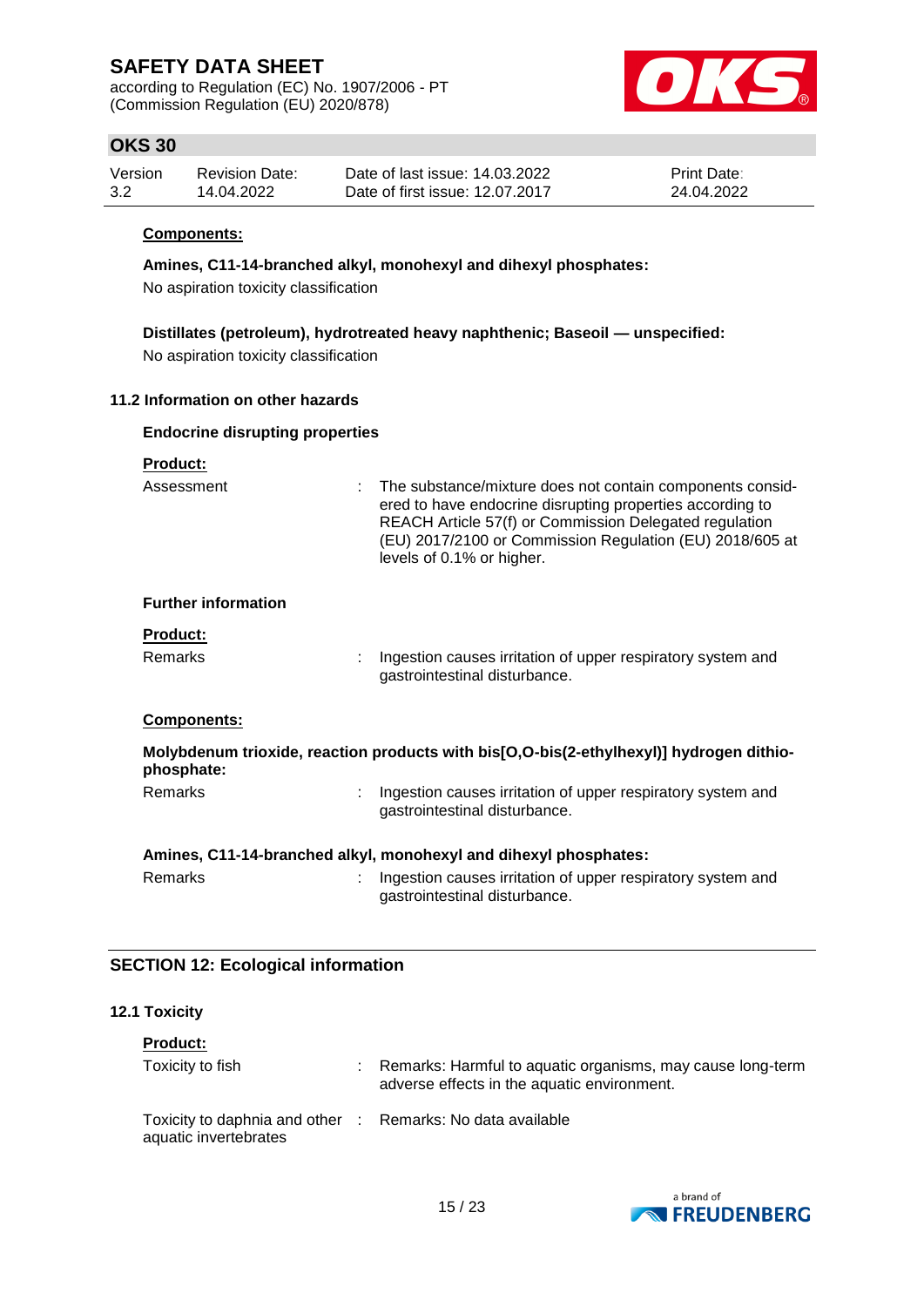according to Regulation (EC) No. 1907/2006 - PT (Commission Regulation (EU) 2020/878)



| Version<br>3.2 | <b>Revision Date:</b><br>14.04.2022                      |                | Date of last issue: 14.03.2022<br>Date of first issue: 12.07.2017                                                                                                   | Print Date:<br>24.04.2022 |
|----------------|----------------------------------------------------------|----------------|---------------------------------------------------------------------------------------------------------------------------------------------------------------------|---------------------------|
| plants         | Toxicity to algae/aquatic                                | $\mathbb{R}^n$ | Remarks: No data available                                                                                                                                          |                           |
|                | Toxicity to microorganisms                               |                | Remarks: No data available                                                                                                                                          |                           |
|                | <b>Components:</b>                                       |                |                                                                                                                                                                     |                           |
|                | phosphate:                                               |                | Molybdenum trioxide, reaction products with bis[O,O-bis(2-ethylhexyl)] hydrogen dithio-                                                                             |                           |
|                | Toxicity to fish                                         | ÷              | LC50 (Oncorhynchus mykiss (rainbow trout)): > 100 mg/l<br>Exposure time: 96 h<br>Test Type: semi-static test<br>Method: OECD Test Guideline 203<br>GLP: yes         |                           |
|                |                                                          |                | Remarks: May cause long-term adverse effects in the aquatic<br>environment.                                                                                         |                           |
|                | Toxicity to daphnia and other :<br>aquatic invertebrates |                | EC50 (Daphnia magna (Water flea)): > 100 mg/l<br>Exposure time: 48 h<br>Test Type: static test<br>Method: OECD Test Guideline 202<br>GLP: yes                       |                           |
| plants         | Toxicity to algae/aquatic                                | t.             | EC50 (Pseudokirchneriella subcapitata (green algae)): > 100<br>mg/l<br>Exposure time: 72 h<br>Test Type: static test<br>Method: OECD Test Guideline 201<br>GLP: yes |                           |
|                |                                                          |                | Amines, C11-14-branched alkyl, monohexyl and dihexyl phosphates:                                                                                                    |                           |
|                | Toxicity to fish                                         |                | LC50 (Oncorhynchus mykiss (rainbow trout)): 5,5 mg/l<br>Exposure time: 96 h<br>Method: OECD Test Guideline 203                                                      |                           |
|                | Toxicity to daphnia and other :<br>aquatic invertebrates |                | EC50 (Daphnia magna (Water flea)): 1,2 mg/l<br>Exposure time: 48 h<br>Method: OECD Test Guideline 202                                                               |                           |
| plants         | Toxicity to algae/aquatic                                |                | EC50 (Selenastrum capricornutum (green algae)): > 10 mg/l<br>Exposure time: 72 h<br>Method: OECD Test Guideline 201                                                 |                           |
|                | Toxicity to microorganisms                               |                | EC50 (activated sludge): > 100 mg/l<br>Exposure time: 3 h                                                                                                           |                           |
|                |                                                          |                | Distillates (petroleum), hydrotreated heavy naphthenic; Baseoil — unspecified:                                                                                      |                           |
|                | Toxicity to fish                                         |                | LC50 (Pimephales promelas (fathead minnow)): > 100 mg/l<br>Exposure time: 96 h                                                                                      |                           |

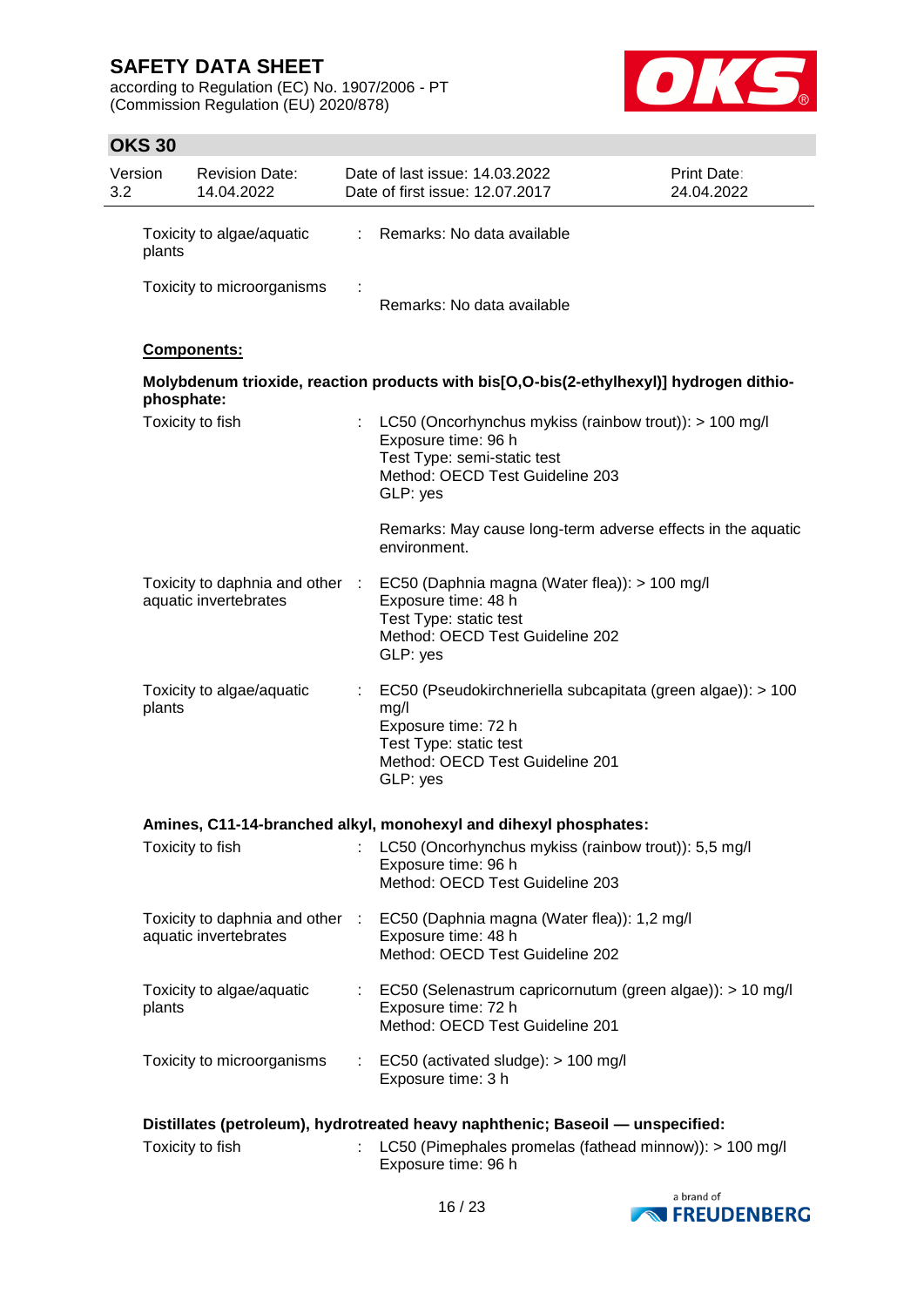according to Regulation (EC) No. 1907/2006 - PT (Commission Regulation (EU) 2020/878)



| Version<br>3.2 |                    | <b>Revision Date:</b><br>14.04.2022                              | Date of last issue: 14.03.2022<br>Date of first issue: 12.07.2017                                                                                      | Print Date:<br>24.04.2022 |
|----------------|--------------------|------------------------------------------------------------------|--------------------------------------------------------------------------------------------------------------------------------------------------------|---------------------------|
|                |                    |                                                                  |                                                                                                                                                        |                           |
|                |                    |                                                                  | Test Type: static test<br>Method: OECD Test Guideline 203<br>GLP: yes                                                                                  |                           |
|                |                    | Toxicity to daphnia and other :<br>aquatic invertebrates         | EC50 (Daphnia magna (Water flea)): > 10.000 mg/l<br>Exposure time: 48 h<br>Test Type: static test<br>Method: OECD Test Guideline 202                   |                           |
|                | plants             | Toxicity to algae/aquatic                                        | LC50 (Pseudokirchneriella subcapitata (green algae)): > 100<br>mg/l<br>Exposure time: 72 h<br>Method: OECD Test Guideline 201                          |                           |
|                | icity)             | Toxicity to fish (Chronic tox-                                   | NOELR: >= 1.000 mg/l<br>Exposure time: 28 d<br>Species: Oncorhynchus mykiss (rainbow trout)<br>Remarks: The value is calculated                        |                           |
|                | ic toxicity)       | Toxicity to daphnia and other :<br>aquatic invertebrates (Chron- | NOELR: 10 mg/l<br>Exposure time: 21 d<br>Species: Daphnia magna (Water flea)<br><b>Test Type: Reproduction Test</b><br>Method: OECD Test Guideline 211 |                           |
|                |                    | 12.2 Persistence and degradability                               |                                                                                                                                                        |                           |
|                | <b>Product:</b>    | Biodegradability                                                 | Remarks: No data available                                                                                                                             |                           |
|                | ity                |                                                                  | Physico-chemical removabil- : Remarks: No data available                                                                                               |                           |
|                | <b>Components:</b> |                                                                  |                                                                                                                                                        |                           |
|                | phosphate:         |                                                                  | Molybdenum trioxide, reaction products with bis[O,O-bis(2-ethylhexyl)] hydrogen dithio-                                                                |                           |
|                |                    | Biodegradability                                                 | Result: Not rapidly biodegradable<br>Biodegradation: 11 %<br>Exposure time: 28 d<br>Method: OECD Test Guideline 301B                                   |                           |
|                |                    |                                                                  | Amines, C11-14-branched alkyl, monohexyl and dihexyl phosphates:                                                                                       |                           |

| Biodegradability | : Result: Not rapidly biodegradable |
|------------------|-------------------------------------|
|                  | Biodegradation: 12 %                |
|                  | Method: OECD Test Guideline 301B    |
|                  |                                     |

| Distillates (petroleum), hydrotreated heavy naphthenic; Baseoil — unspecified: |  |  |
|--------------------------------------------------------------------------------|--|--|
|                                                                                |  |  |

| Biodegradability | Test Type: aerobic         |
|------------------|----------------------------|
|                  | Inoculum: activated sludge |

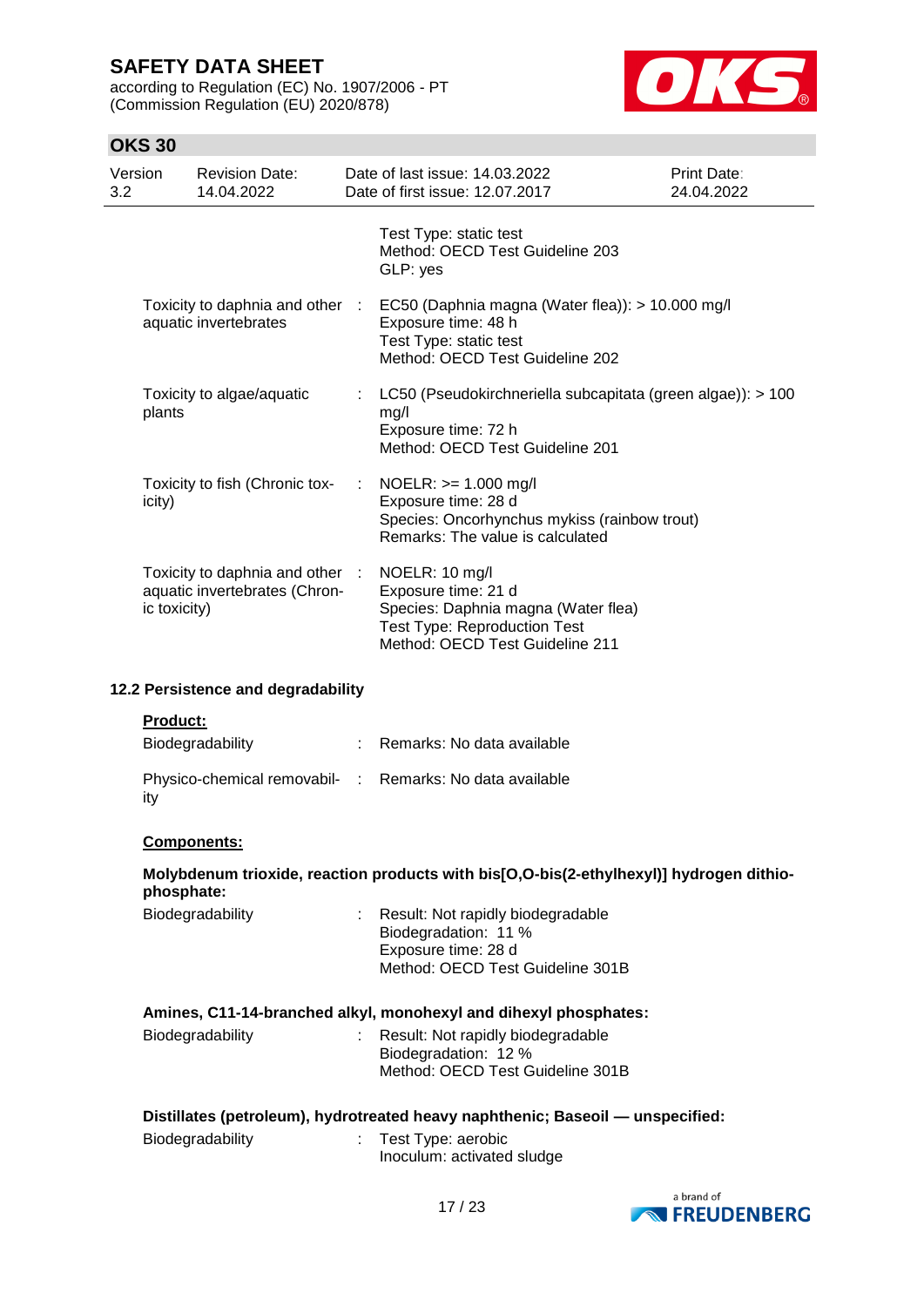according to Regulation (EC) No. 1907/2006 - PT (Commission Regulation (EU) 2020/878)



| Version<br>3.2 | <b>Revision Date:</b><br>14.04.2022                |   | Date of last issue: 14.03.2022<br>Date of first issue: 12.07.2017                                                                                                                                                       | <b>Print Date:</b><br>24.04.2022 |
|----------------|----------------------------------------------------|---|-------------------------------------------------------------------------------------------------------------------------------------------------------------------------------------------------------------------------|----------------------------------|
|                |                                                    |   | Result: Not rapidly biodegradable<br>Biodegradation: 3 %<br>Exposure time: 28 d<br>Method: OECD Test Guideline 301B<br>GLP: yes                                                                                         |                                  |
|                | 12.3 Bioaccumulative potential                     |   |                                                                                                                                                                                                                         |                                  |
|                | Product:                                           |   |                                                                                                                                                                                                                         |                                  |
|                | <b>Bioaccumulation</b>                             |   | Remarks: This mixture contains no substance considered to<br>be persistent, bioaccumulating and toxic (PBT).<br>This mixture contains no substance considered to be very<br>persistent and very bioaccumulating (vPvB). |                                  |
|                | Components:                                        |   |                                                                                                                                                                                                                         |                                  |
|                | phosphate:                                         |   | Molybdenum trioxide, reaction products with bis[O,O-bis(2-ethylhexyl)] hydrogen dithio-                                                                                                                                 |                                  |
|                | Partition coefficient: n-<br>octanol/water         | ÷ | log Pow: > 4                                                                                                                                                                                                            |                                  |
|                |                                                    |   | Amines, C11-14-branched alkyl, monohexyl and dihexyl phosphates:                                                                                                                                                        |                                  |
|                | Partition coefficient: n-<br>octanol/water         |   | log Pow: $< 2,3$ (23 °C)<br>pH: 7                                                                                                                                                                                       |                                  |
|                | 12.4 Mobility in soil                              |   |                                                                                                                                                                                                                         |                                  |
|                | Product:                                           |   |                                                                                                                                                                                                                         |                                  |
|                | Mobility                                           |   | Remarks: No data available                                                                                                                                                                                              |                                  |
|                | Distribution among environ-<br>mental compartments | ÷ | Remarks: No data available                                                                                                                                                                                              |                                  |
|                | 12.5 Results of PBT and vPvB assessment            |   |                                                                                                                                                                                                                         |                                  |
|                | Product:                                           |   |                                                                                                                                                                                                                         |                                  |
|                | Assessment                                         |   | : This substance/mixture contains no components considered<br>to be either persistent, bioaccumulative and toxic (PBT), or<br>very persistent and very bioaccumulative (vPvB) at levels of<br>0.1% or higher.           |                                  |
|                | Components:                                        |   |                                                                                                                                                                                                                         |                                  |
|                |                                                    |   | Distillates (petroleum), hydrotreated heavy naphthenic; Baseoil - unspecified:                                                                                                                                          |                                  |
|                | Assessment                                         |   | Non-classified PBT substance, Non-classified vPvB substance                                                                                                                                                             |                                  |
|                | 12.6 Endocrine disrupting properties               |   |                                                                                                                                                                                                                         |                                  |
|                | Product:                                           |   |                                                                                                                                                                                                                         |                                  |
|                |                                                    |   |                                                                                                                                                                                                                         |                                  |

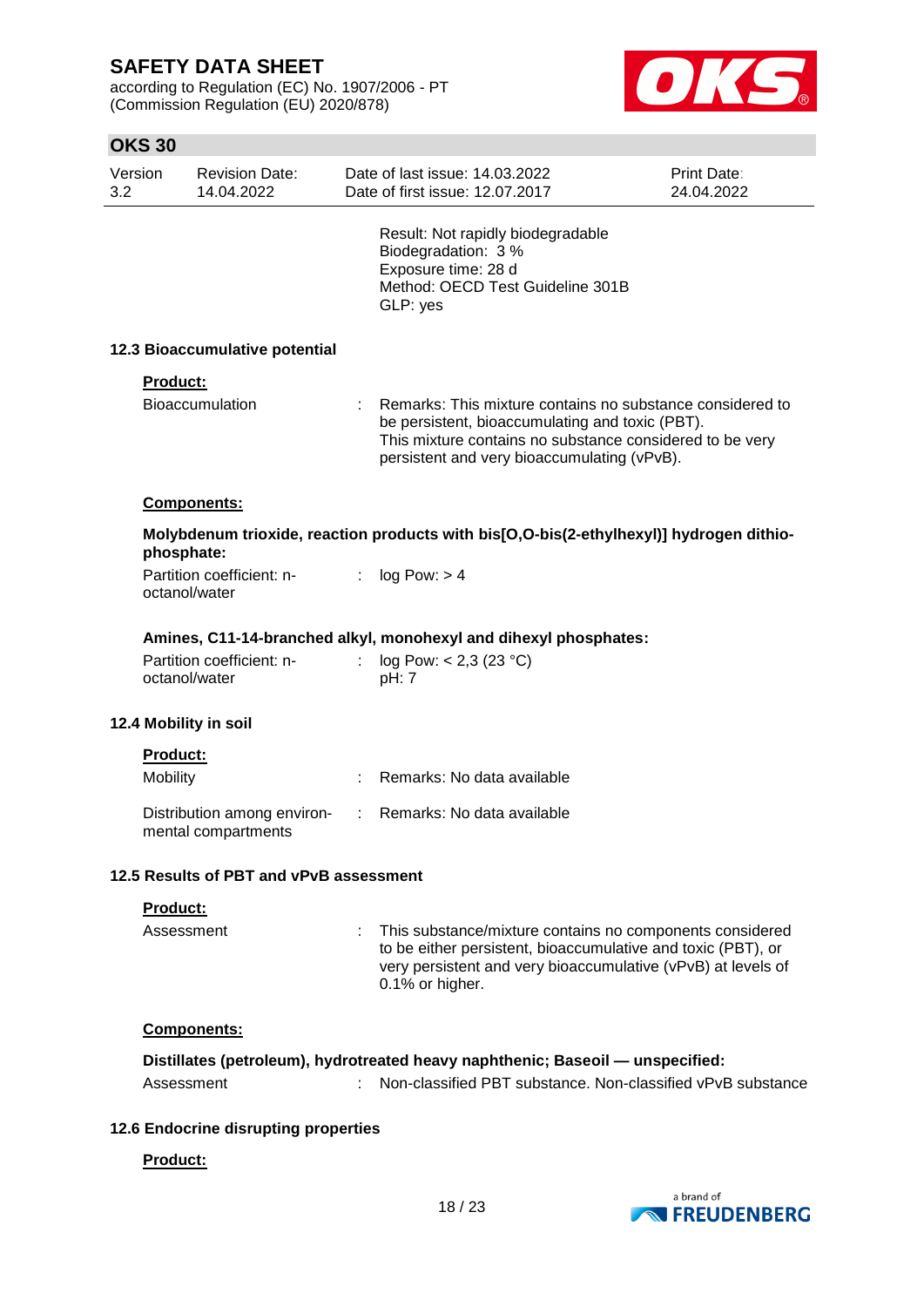according to Regulation (EC) No. 1907/2006 - PT (Commission Regulation (EU) 2020/878)



## **OKS 30**

| Version<br>3.2 <sub>2</sub> | <b>Revision Date:</b><br>14.04.2022                       | Date of last issue: 14,03,2022<br>Date of first issue: 12.07.2017                                                                                                                                                                                                           | Print Date:<br>24.04.2022 |
|-----------------------------|-----------------------------------------------------------|-----------------------------------------------------------------------------------------------------------------------------------------------------------------------------------------------------------------------------------------------------------------------------|---------------------------|
|                             | Assessment                                                | : The substance/mixture does not contain components consid-<br>ered to have endocrine disrupting properties according to<br>REACH Article 57(f) or Commission Delegated regulation<br>(EU) 2017/2100 or Commission Regulation (EU) 2018/605 at<br>levels of 0.1% or higher. |                           |
|                             | 12.7 Other adverse effects                                |                                                                                                                                                                                                                                                                             |                           |
|                             | <b>Product:</b><br>Additional ecological infor-<br>mation | $\therefore$ Harmful to aquatic life with long lasting effects.                                                                                                                                                                                                             |                           |
|                             | <b>Components:</b>                                        |                                                                                                                                                                                                                                                                             |                           |
|                             | phosphate:                                                | Molybdenum trioxide, reaction products with bis[O,O-bis(2-ethylhexyl)] hydrogen dithio-                                                                                                                                                                                     |                           |

Additional ecological infor- : May cause long lasting harmful effects to aquatic life. mation

### **SECTION 13: Disposal considerations**

### **13.1 Waste treatment methods**

| Product                | The product should not be allowed to enter drains, water<br>courses or the soil.<br>Do not dispose of with domestic refuse.<br>Dispose of as hazardous waste in compliance with local and<br>national regulations. |
|------------------------|--------------------------------------------------------------------------------------------------------------------------------------------------------------------------------------------------------------------|
|                        | Waste codes should be assigned by the user based on the<br>application for which the product was used.                                                                                                             |
| Contaminated packaging | Packaging that is not properly emptied must be disposed of as<br>the unused product.<br>Dispose of waste product or used containers according to<br>local regulations.                                             |
|                        | The following Waste Codes are only suggestions:                                                                                                                                                                    |
| Waste Code             | : unused product<br>13 02 06*, synthetic engine, gear and lubricating oils                                                                                                                                         |
|                        | uncleaned packagings<br>15 01 10, packaging containing residues of or contaminated<br>by hazardous substances                                                                                                      |

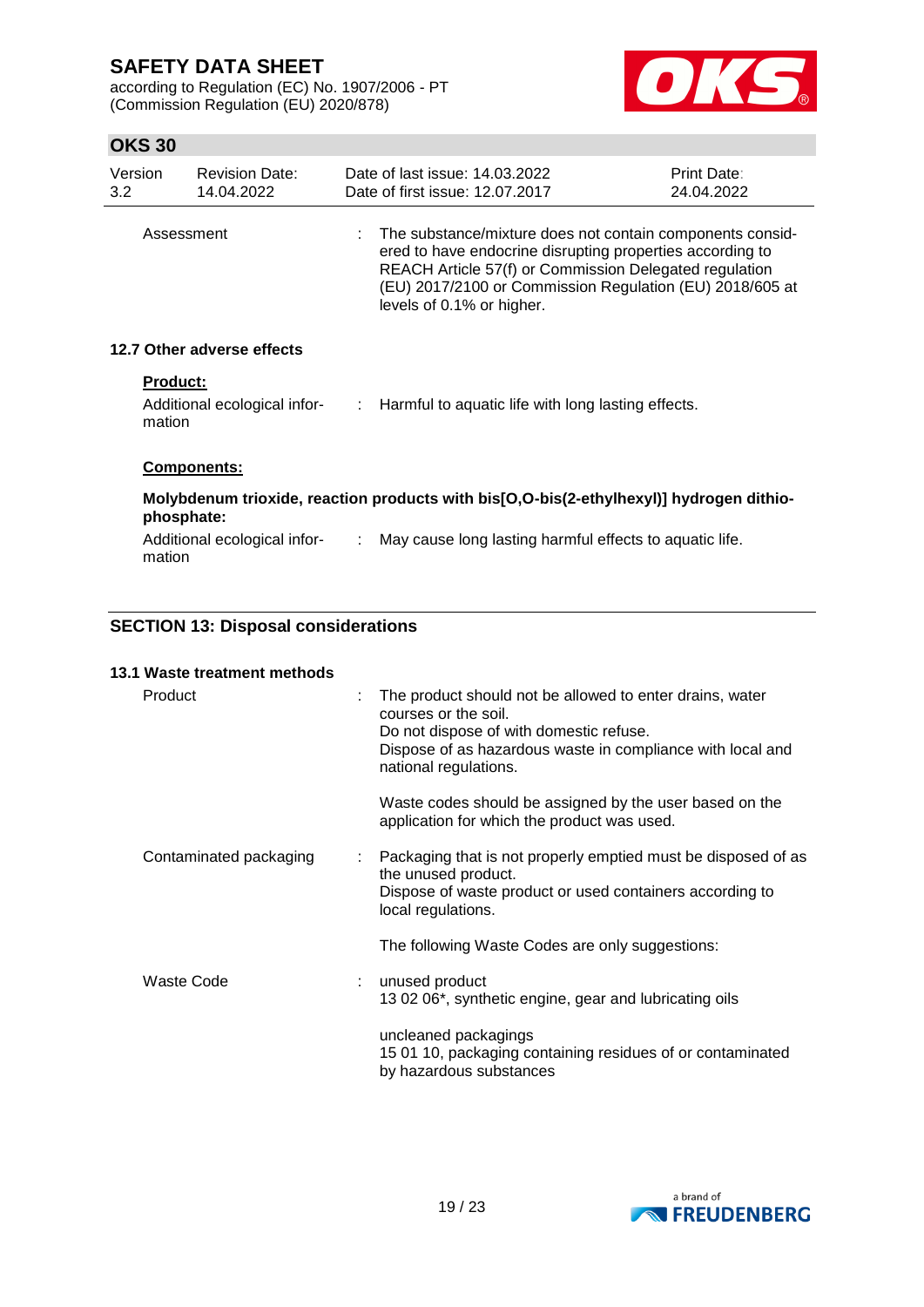according to Regulation (EC) No. 1907/2006 - PT (Commission Regulation (EU) 2020/878)



# **OKS 30**

| Version | Revision Date: | Date of last issue: 14.03.2022  | <b>Print Date:</b> |
|---------|----------------|---------------------------------|--------------------|
| 3.2     | 14.04.2022     | Date of first issue: 12.07.2017 | 24.04.2022         |

# **SECTION 14: Transport information**

### **14.1 UN number or ID number**

| <b>ADR</b>                                                   |    | Not regulated as a dangerous good       |
|--------------------------------------------------------------|----|-----------------------------------------|
| <b>RID</b>                                                   |    | Not regulated as a dangerous good       |
| <b>IMDG</b>                                                  |    | Not regulated as a dangerous good       |
| <b>IATA</b>                                                  |    | Not regulated as a dangerous good       |
| 14.2 UN proper shipping name                                 |    |                                         |
| <b>ADR</b>                                                   | t  | Not regulated as a dangerous good       |
| <b>RID</b>                                                   |    | Not regulated as a dangerous good       |
| <b>IMDG</b>                                                  |    | Not regulated as a dangerous good       |
| <b>IATA</b>                                                  |    | Not regulated as a dangerous good       |
| 14.3 Transport hazard class(es)                              |    |                                         |
| <b>ADR</b>                                                   |    | Not regulated as a dangerous good       |
| <b>RID</b>                                                   |    | Not regulated as a dangerous good       |
| <b>IMDG</b>                                                  |    | Not regulated as a dangerous good       |
| IATA                                                         |    | Not regulated as a dangerous good       |
| 14.4 Packing group                                           |    |                                         |
| <b>ADR</b>                                                   | t. | Not regulated as a dangerous good       |
| <b>RID</b>                                                   |    | Not regulated as a dangerous good       |
| <b>IMDG</b>                                                  |    | Not regulated as a dangerous good       |
| <b>IATA (Cargo)</b>                                          |    | Not regulated as a dangerous good       |
| <b>IATA (Passenger)</b>                                      |    | Not regulated as a dangerous good       |
| <b>14.5 Environmental hazards</b>                            |    |                                         |
| <b>ADR</b>                                                   |    | Not regulated as a dangerous good       |
| <b>RID</b>                                                   | t  | Not regulated as a dangerous good       |
| <b>IMDG</b>                                                  |    | Not regulated as a dangerous good       |
| 14.6 Special precautions for user<br>Not applicable          |    |                                         |
| 14.7 Maritime transport in bulk according to IMO instruments |    |                                         |
| Remarks                                                      |    | Not applicable for product as supplied. |

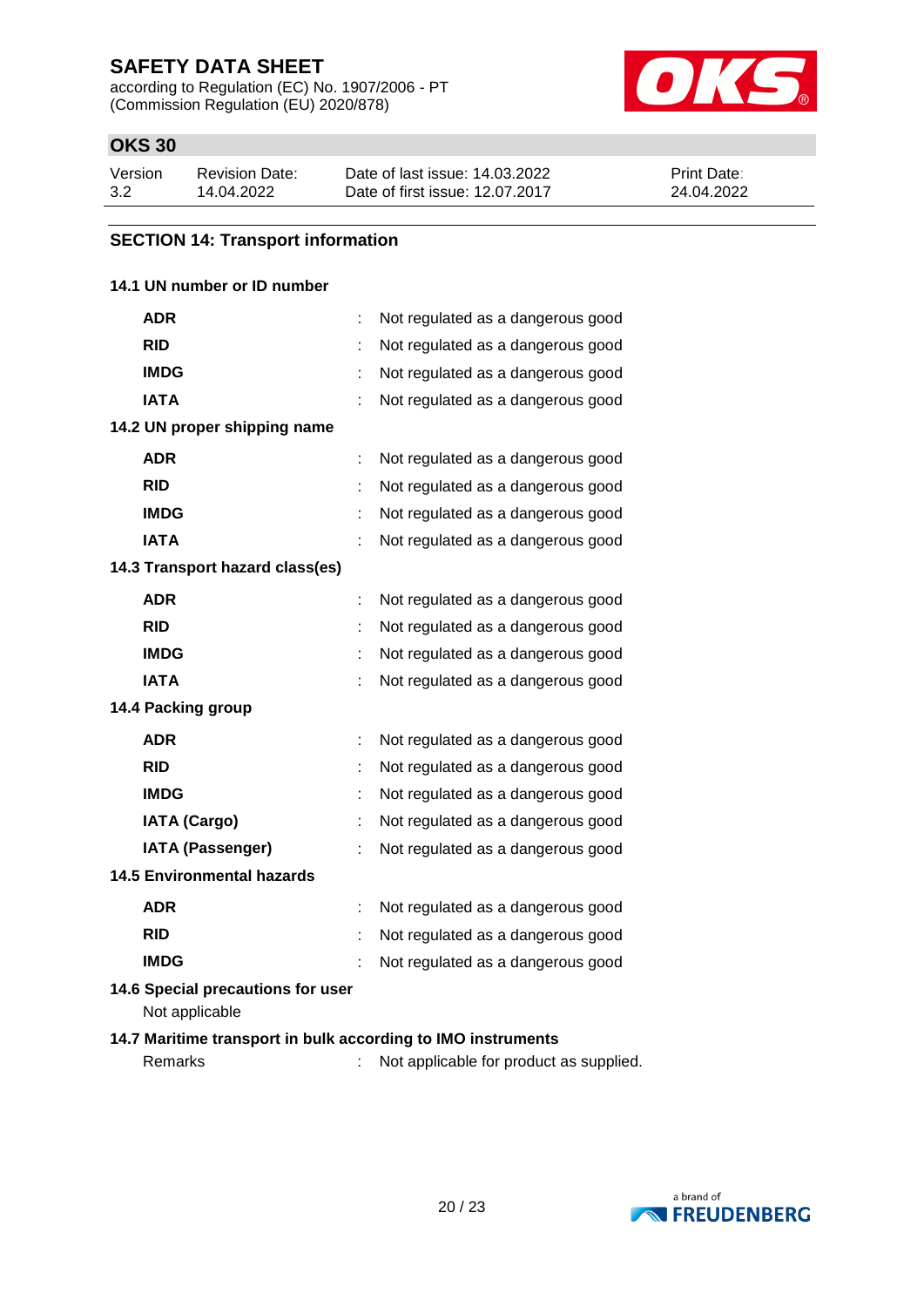according to Regulation (EC) No. 1907/2006 - PT (Commission Regulation (EU) 2020/878)



# **OKS 30**

| Version | Revision Date: | Date of last issue: 14.03.2022  | <b>Print Date:</b> |
|---------|----------------|---------------------------------|--------------------|
| 3.2     | 14.04.2022     | Date of first issue: 12.07.2017 | 24.04.2022         |

### **SECTION 15: Regulatory information**

### **15.1 Safety, health and environmental regulations/legislation specific for the substance or mixture**

| REACH - Restrictions on the manufacture, placing on<br>the market and use of certain dangerous substances,<br>mixtures and articles (Annex XVII)                           |                |  | Conditions of restriction for the fol-<br>lowing entries should be considered:<br>Number on list 3                                                                                                                                                                                                                                                                                                                  |
|----------------------------------------------------------------------------------------------------------------------------------------------------------------------------|----------------|--|---------------------------------------------------------------------------------------------------------------------------------------------------------------------------------------------------------------------------------------------------------------------------------------------------------------------------------------------------------------------------------------------------------------------|
| REACH - Candidate List of Substances of Very High<br>Concern for Authorisation (Article 59).<br>(EU SVHC)                                                                  |                |  | This product does not contain sub-<br>stances of very high concern (Regu-<br>lation (EC) No 1907/2006 (REACH),<br>Article 57).                                                                                                                                                                                                                                                                                      |
| REACH - List of substances subject to authorisation<br>(Annex XIV)<br>(EU. REACH-Annex XIV)                                                                                | t              |  | Not applicable                                                                                                                                                                                                                                                                                                                                                                                                      |
| Regulation (EC) No 1005/2009 on substances that de-<br>plete the ozone layer<br>(EC 1005/2009)                                                                             | t              |  | Not applicable                                                                                                                                                                                                                                                                                                                                                                                                      |
| Regulation (EU) 2019/1021 on persistent organic pollu-<br>tants (recast)<br>(EU POP)                                                                                       | ÷              |  | Not applicable                                                                                                                                                                                                                                                                                                                                                                                                      |
| Regulation (EC) No 649/2012 of the European Parlia-<br>ment and the Council concerning the export and import<br>of dangerous chemicals<br>(EU PIC)                         | ÷              |  | Not applicable                                                                                                                                                                                                                                                                                                                                                                                                      |
| Seveso III: Directive 2012/18/EU of the European<br>: 34<br>Parliament and of the Council on the control of<br>major-accident hazards involving dangerous sub-<br>stances. |                |  | Petroleum products: (a) gasolines<br>and naphthas, (b) kerosenes<br>(including jet fuels), (c) gas oils<br>(including diesel fuels, home<br>heating oils and gas oil blending<br>streams), (d) heavy fuel oils (e)<br>alternative fuels serving the same<br>purposes and with similar proper-<br>ties as regards flammability and<br>environmental hazards as the<br>products referred to in points (a)<br>to $(d)$ |
| Volatile organic compounds<br>÷                                                                                                                                            | Not applicable |  | Directive 2010/75/EU of 24 November 2010 on industrial<br>emissions (integrated pollution prevention and control)                                                                                                                                                                                                                                                                                                   |

#### **Other regulations:**

Take note of Directive 94/33/EC on the protection of young people at work or stricter national regulations, where applicable.

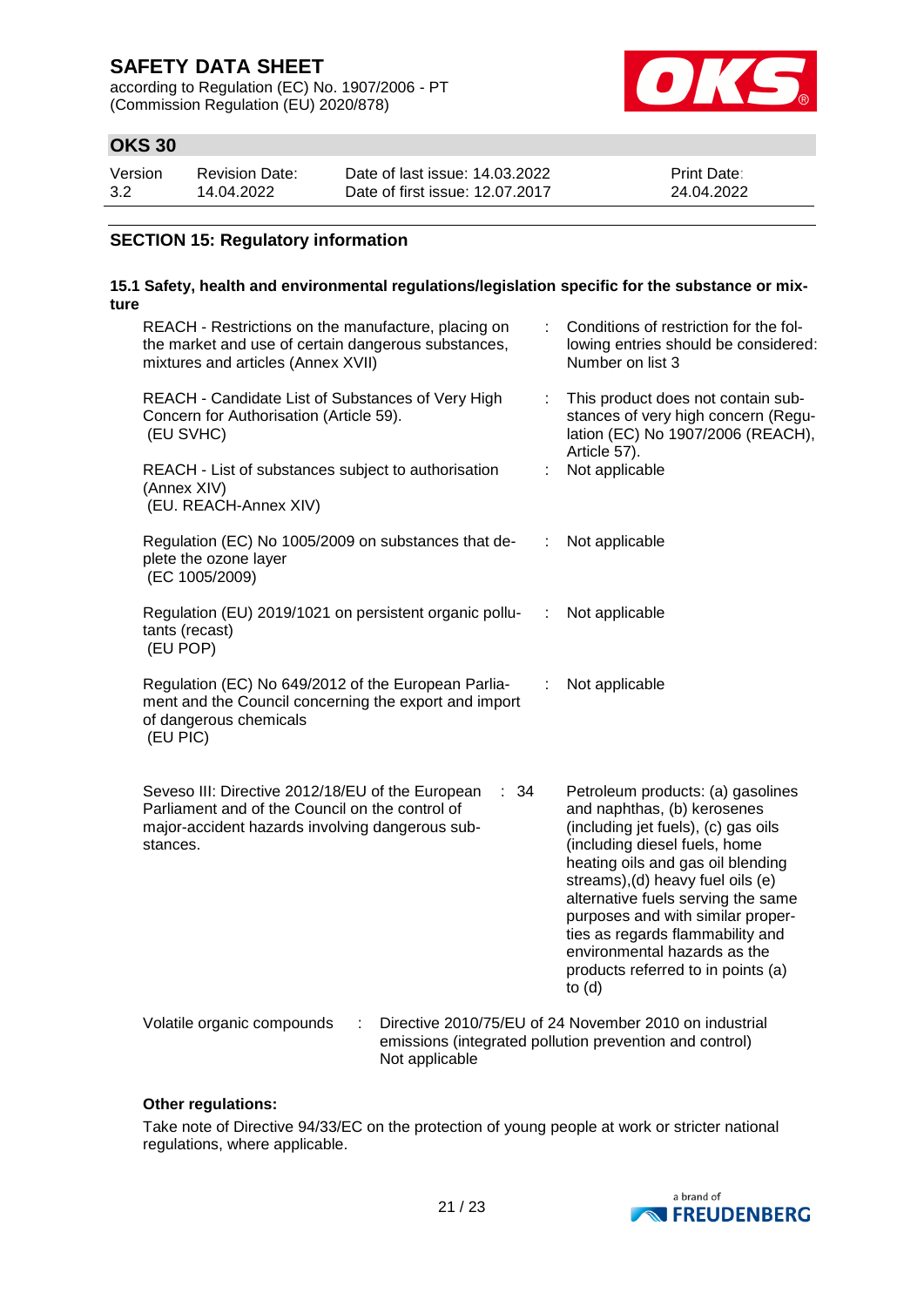according to Regulation (EC) No. 1907/2006 - PT (Commission Regulation (EU) 2020/878)



## **OKS 30**

| Version | Revision Date: | Date of last issue: 14.03.2022  | <b>Print Date:</b> |
|---------|----------------|---------------------------------|--------------------|
| 3.2     | 14.04.2022     | Date of first issue: 12.07.2017 | 24.04.2022         |

#### **15.2 Chemical safety assessment**

This information is not available.

### **SECTION 16: Other information**

#### **Full text of H-Statements**

| H <sub>315</sub><br>H317<br>H319<br>H411<br>H413 | Causes skin irritation.<br>May cause an allergic skin reaction.<br>Causes serious eye irritation.<br>Toxic to aquatic life with long lasting effects.<br>May cause long lasting harmful effects to aquatic life.                                                                                                                                                                                                                                                                                                                                |  |  |
|--------------------------------------------------|-------------------------------------------------------------------------------------------------------------------------------------------------------------------------------------------------------------------------------------------------------------------------------------------------------------------------------------------------------------------------------------------------------------------------------------------------------------------------------------------------------------------------------------------------|--|--|
| <b>Full text of other abbreviations</b>          |                                                                                                                                                                                                                                                                                                                                                                                                                                                                                                                                                 |  |  |
| Note L                                           | The harmonised classification as a carcinogen applies unless<br>it can be shown that the substance contains less than 3 % of<br>dimethyl sulphoxide extract as measured by IP 346 ("Determi-<br>nation of polycyclic aromatics in unused lubricating base oils<br>and asphaltene free petroleum fractions - Dimethyl sulphoxide<br>extraction refractive index method" Institute of Petroleum, Lon-<br>don), in which case a classification in accordance with Title II<br>of this Regulation shall be performed also for that hazard<br>class. |  |  |
| PT OEL                                           | Portugal. Security and Health at the Workplace - Occupational<br>exposure limits of chemical agents                                                                                                                                                                                                                                                                                                                                                                                                                                             |  |  |
| PT OEL / VLE-MP                                  | Time Weighted Average                                                                                                                                                                                                                                                                                                                                                                                                                                                                                                                           |  |  |

ADN - European Agreement concerning the International Carriage of Dangerous Goods by Inland Waterways; ADR - Agreement concerning the International Carriage of Dangerous Goods by Road; AIIC - Australian Inventory of Industrial Chemicals; ASTM - American Society for the Testing of Materials; bw - Body weight; CLP - Classification Labelling Packaging Regulation; Regulation (EC) No 1272/2008; CMR - Carcinogen, Mutagen or Reproductive Toxicant; DIN - Standard of the German Institute for Standardisation; DSL - Domestic Substances List (Canada); ECHA - European Chemicals Agency; EC-Number - European Community number; ECx - Concentration associated with x% response; ELx - Loading rate associated with x% response; EmS - Emergency Schedule; ENCS - Existing and New Chemical Substances (Japan); ErCx - Concentration associated with x% growth rate response; GHS - Globally Harmonized System; GLP - Good Laboratory Practice; IARC - International Agency for Research on Cancer; IATA - International Air Transport Association; IBC - International Code for the Construction and Equipment of Ships carrying Dangerous Chemicals in Bulk; IC50 - Half maximal inhibitory concentration; ICAO - International Civil Aviation Organization; IECSC - Inventory of Existing Chemical Substances in China; IMDG - International Maritime Dangerous Goods; IMO - International Maritime Organization; ISHL - Industrial Safety and Health Law (Japan); ISO - International Organisation for Standardization; KECI - Korea Existing Chemicals Inventory; LC50 - Lethal Concentration to 50 % of a test population; LD50 - Lethal Dose to 50% of a test population (Median Lethal Dose); MARPOL - International Convention for the Prevention of Pollution from Ships; n.o.s. - Not Otherwise Specified; NO(A)EC - No Observed (Adverse) Effect Concentration; NO(A)EL - No Observed (Adverse) Effect Level; NOELR - No Observable Effect Loading Rate; NZIoC - New Zealand Inventory of